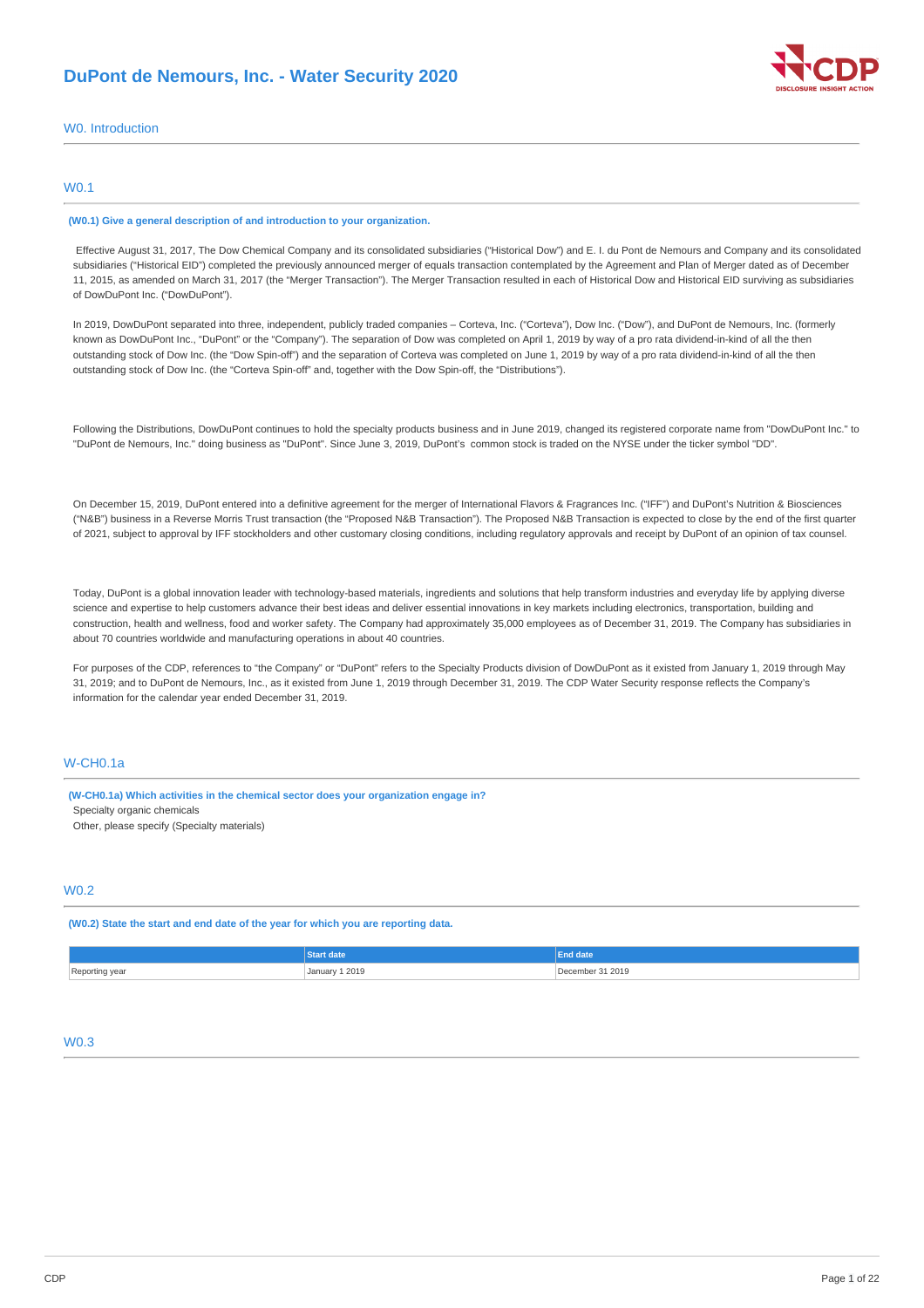## **(W0.3) Select the countries/areas for which you will be supplying data.**

Argentina Australia Austria Belgium Brazil Canada Chile China Colombia Czechia Denmark Finland France Germany India Ireland Italy Japan Luxembourg Malaysia Mexico Netherlands Norway Philippines Republic of Korea Saudi Arabia Singapore South Africa Spain Switzerland Taiwan, Greater China Thailand United Kingdom of Great Britain and Northern Ireland United States of America

# W0.4

**(W0.4) Select the currency used for all financial information disclosed throughout your response.** USD

## W0.5

(W0.5) Select the option that best describes the reporting boundary for companies, entities, or groups for which water impacts on your business are being **reported.**

Companies, entities or groups over which operational control is exercised

# W0.6

(W0.6) Within this boundary, are there any geographies, facilities, water aspects, or other exclusions from your disclosure? **Yes** 

## W0.6a

## **(W0.6a) Please report the exclusions.**

| <b>Exclusion</b> |                                                                                                                                                                                                           |
|------------------|-----------------------------------------------------------------------------------------------------------------------------------------------------------------------------------------------------------|
|                  | Small offices, warehouses, small R&D facilities and very small manufacturing sites Some small sites are not required to report water usage because they do not meet a de minimis standard for water usage |

## W1. Current state

# W1.1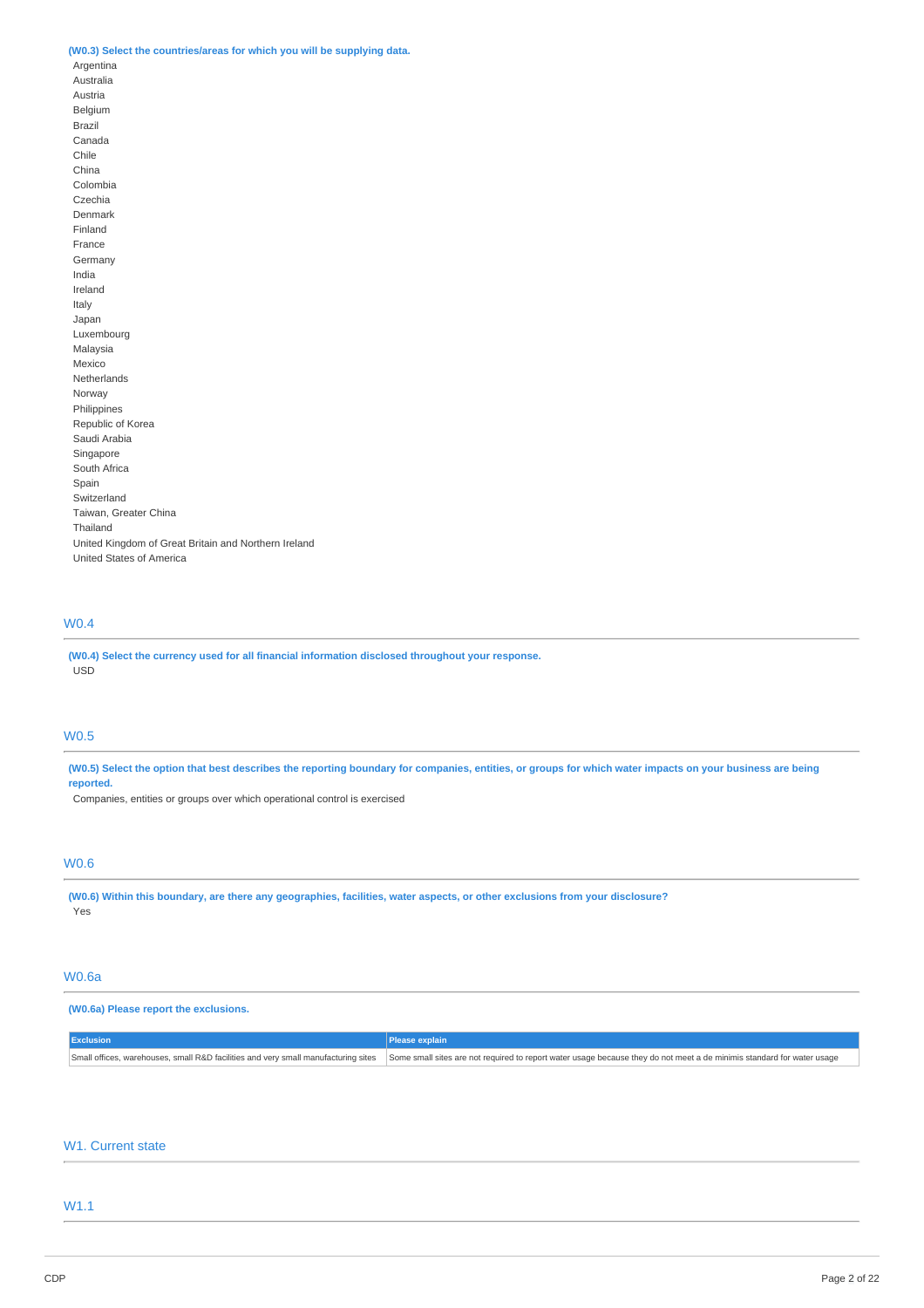## (W1.1) Rate the importance (current and future) of water quality and water quantity to the success of your business.

|                                                                                                 | Direct use<br>importance use<br>rating | Indirect<br>importance | Please explain                                                                                                                                                                                                                                                                                                                                                                                                                                                                                                                                                                                                                                                                                                                                                                                                                                                  |
|-------------------------------------------------------------------------------------------------|----------------------------------------|------------------------|-----------------------------------------------------------------------------------------------------------------------------------------------------------------------------------------------------------------------------------------------------------------------------------------------------------------------------------------------------------------------------------------------------------------------------------------------------------------------------------------------------------------------------------------------------------------------------------------------------------------------------------------------------------------------------------------------------------------------------------------------------------------------------------------------------------------------------------------------------------------|
|                                                                                                 |                                        | rating                 |                                                                                                                                                                                                                                                                                                                                                                                                                                                                                                                                                                                                                                                                                                                                                                                                                                                                 |
| Sufficient<br>amounts of<br>good quality<br>freshwater<br>available for use                     | Vital                                  | Important              | Most operations in our businesses rely on high quality freshwater in manufacturing, including for steam generation, washing, slurrying, reaction medium and<br>incorporation into products, which makes good quality freshwater vital to our operations. There is also a need for sufficient potable water for employee/contractor<br>drinking, showering and on-site domestic uses, which makes good quality freshwater important for our indirect operations, but not vital as we can take advantage of<br>filtered and/or recycled water. Some of our primary products, including food additives and enzymes, acids and other specialty chemicals are typically used in a water<br>medium. We could reduce our dependency on good quality freshwater in the future if there are regulatory, environmental, or economic drivers incentivizing the transition. |
| Sufficient<br>amounts of<br>recycled,<br>brackish and/or<br>produced water<br>available for use | Important                              | Neutral                | Many operations make use of recycled and other types of non-freshwater water to reduce their uses of freshwater where possible. Several sites in shore locations use<br>seawater for cooling purposes rather than freshwater. At many sites, we can implement our own water filtration technology, which makes recycled and brackish water<br>important, but not vital. Most of the types of products mentioned in the row above are likely to require good quality freshwater. In 2021, we will divest a business that is<br>our largest consumer of water, which will impact the quantity of fresh, recycled, brackish and/or produced water needed for our operations.                                                                                                                                                                                       |

## W1.2

## (W1.2) Across all your operations, what proportion of the following water aspects are regularly measured and monitored?

|                                                                                                                                    | % of<br>sites/facilities/operations | Please explain                                                                                                                                                                                                                                                                                                                                                                                                                                                                                                                                                                                                                                                       |
|------------------------------------------------------------------------------------------------------------------------------------|-------------------------------------|----------------------------------------------------------------------------------------------------------------------------------------------------------------------------------------------------------------------------------------------------------------------------------------------------------------------------------------------------------------------------------------------------------------------------------------------------------------------------------------------------------------------------------------------------------------------------------------------------------------------------------------------------------------------|
| Water withdrawals - total<br>volumes                                                                                               | 100%                                | All manufacturing/production sites and all significant non-manufacturing sites are required to monitor monthly and report annually on this water aspect.<br>Reporting to corporate is optional for minor non-manufacturing sites that fall below a de minimus standard.                                                                                                                                                                                                                                                                                                                                                                                              |
| Water withdrawals - volumes<br>by source                                                                                           | 100%                                | All manufacturing/production sites and all significant non-manufacturing sites are required to monitor monthly and report annually on this water aspect.<br>Reporting to corporate is optional for minor non-manufacturing sites that fall below a de minimus standard.                                                                                                                                                                                                                                                                                                                                                                                              |
| Entrained water associated<br>with your metals & mining<br>sector activities - total volumes<br>[only metals and mining<br>sector] | <not applicable=""></not>           | <not applicable=""></not>                                                                                                                                                                                                                                                                                                                                                                                                                                                                                                                                                                                                                                            |
| Produced water associated<br>with your oil & gas sector<br>activities - total volumes [only<br>oil and gas sector]                 | <not applicable=""></not>           | <not applicable=""></not>                                                                                                                                                                                                                                                                                                                                                                                                                                                                                                                                                                                                                                            |
| Water withdrawals quality                                                                                                          | 100%                                | All manufacturing/production sites assess incoming water quality as it is withdrawn throughout the year to determine if it needs to treat it for its intended<br>processes. They may use Ph tests or other tests to determine TSS, BOD or COD parameters. For instance, if DuPont requires water for the creation of a<br>food ingredient, water quality must be of an extremely high standard when compared to production processes for products that are not be intended for<br>human consumption. All non-manufacturing sites procure only potable water for employee needs. For example, we ensure that all third-party water<br>meets drinking water standards. |
| Water discharges - total<br>volumes                                                                                                | 100%                                | We calculate this number for all sites by subtracting water consumption from water withdrawal. All manufacturing/production sites and all significant non-<br>manufacturing sites are required to monitor monthly and report annually on water consumption and withdrawal. Plant sites that require discharge permits<br>are required to measure water flow.                                                                                                                                                                                                                                                                                                         |
| Water discharges - volumes<br>by destination                                                                                       | Not monitored                       | This is not monitored at the corporate level. Sites monitor and report this aspect as required by requlations and permit standards.                                                                                                                                                                                                                                                                                                                                                                                                                                                                                                                                  |
| Water discharges - volumes<br>by treatment method                                                                                  | Not monitored                       | This is not monitored at the corporate level. Sites monitor and report this aspect as required by requlations and permit standards.                                                                                                                                                                                                                                                                                                                                                                                                                                                                                                                                  |
| Water discharge quality - by<br>standard effluent parameters                                                                       | Not monitored                       | This is not monitored at the corporate level. Sites monitor and report this aspect as required by requlations and permit standards.                                                                                                                                                                                                                                                                                                                                                                                                                                                                                                                                  |
| Water discharge quality -<br>temperature                                                                                           | Not monitored                       | This is not monitored at the corporate level. Sites monitor and report this aspect as required by requlations and permit standards.                                                                                                                                                                                                                                                                                                                                                                                                                                                                                                                                  |
| Water consumption - total<br>volume                                                                                                | 100%                                | All manufacturing/production sites and all significant non-manufacturing sites are required to monitor monthly and report annually on this water aspect.<br>Monitoring and reporting is optional for minor non-manufacturing sites that fall below a de minimus standard.                                                                                                                                                                                                                                                                                                                                                                                            |
| Water recycled/reused                                                                                                              | Not monitored                       | This is not monitored at the corporate level. Some sites use recycled water for cooling processes.                                                                                                                                                                                                                                                                                                                                                                                                                                                                                                                                                                   |
| The provision of fully-<br>functioning, safely managed<br>WASH services to all workers                                             | 100%                                | All sites are required to provide safe and adequate WASH services to all workers, in line with our core values, our Commitment to Zero and our internal<br>policies.                                                                                                                                                                                                                                                                                                                                                                                                                                                                                                 |

## W1.2b

(W1.2b) What are the total volumes of water withdrawn, discharged, and consumed across all your operations, and how do these volumes compare to the **previous reporting year?**

|             | <b>Volume</b> | <b>Comparison with</b><br>$($ megaliters/year) previous reporting<br>vear | <b>Please explain</b>                                                                                                                                 |
|-------------|---------------|---------------------------------------------------------------------------|-------------------------------------------------------------------------------------------------------------------------------------------------------|
| Total       | 179350        | This is our first year of                                                 | As this is DuPont de Nemours' first year reporting, there has been no change in volume compared to the previous year. In the future, we anticipate an |
| withdrawals |               | measurement                                                               | overall decrease in water withdrawals and consumptions due to pending divestitures slated to complete in 2021.                                        |
| Total       | 121568        | This is our first year of                                                 | As this is DuPont de Nemours' first year reporting, there has been no change in volume compared to the previous year. In the future, we anticipate an |
| discharges  |               | measurement                                                               | overall decrease in water withdrawals and consumptions due to pending divestitures slated to complete in 2021.                                        |
| Total       | 57783         | This is our first year of                                                 | As this is DuPont de Nemours' first year reporting, there has been no change in volume compared to the previous year. In the future, we anticipate an |
| consumption |               | measurement                                                               | overall decrease in water withdrawals and consumptions due to pending divestitures slated to complete in 2021.                                        |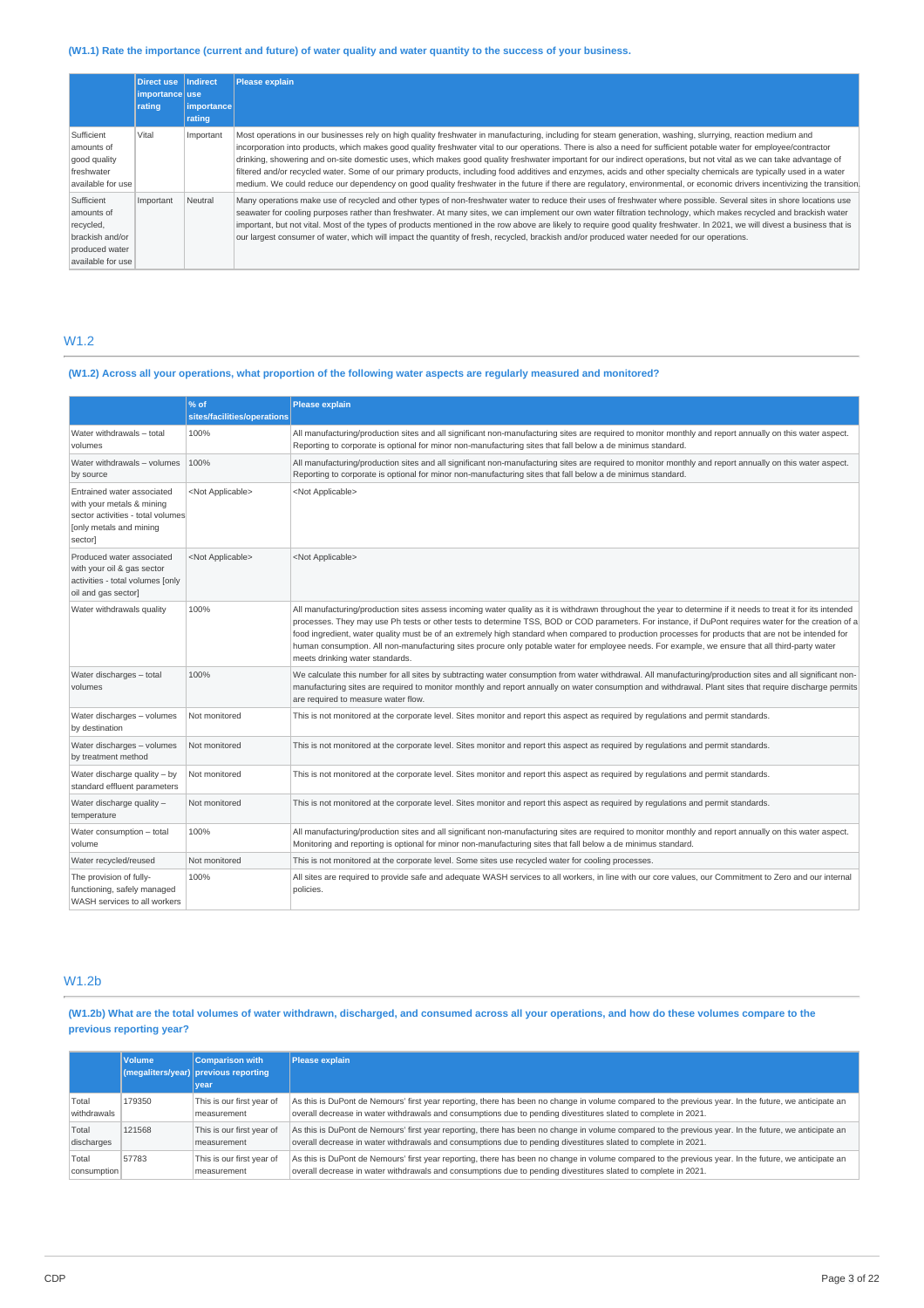# W1.2d

# **(W1.2d) Indicate whether water is withdrawn from areas with water stress and provide the proportion.**

|         | <b>Withdrawals</b> %              |                |                                             |                        | Comparison   Identification   Please explain                                                                                                                                                                                                                                                                                                                                                                                                                                                                                                                                                                                                                                                              |
|---------|-----------------------------------|----------------|---------------------------------------------|------------------------|-----------------------------------------------------------------------------------------------------------------------------------------------------------------------------------------------------------------------------------------------------------------------------------------------------------------------------------------------------------------------------------------------------------------------------------------------------------------------------------------------------------------------------------------------------------------------------------------------------------------------------------------------------------------------------------------------------------|
|         | are from                          | withdrawn with |                                             | tool                   |                                                                                                                                                                                                                                                                                                                                                                                                                                                                                                                                                                                                                                                                                                           |
|         | areas with                        | <b>from</b>    | <b>previous</b>                             |                        |                                                                                                                                                                                                                                                                                                                                                                                                                                                                                                                                                                                                                                                                                                           |
|         | water stress areas with reporting |                |                                             |                        |                                                                                                                                                                                                                                                                                                                                                                                                                                                                                                                                                                                                                                                                                                           |
|         |                                   | water          | <b>vear</b>                                 |                        |                                                                                                                                                                                                                                                                                                                                                                                                                                                                                                                                                                                                                                                                                                           |
|         |                                   | <b>stress</b>  |                                             |                        |                                                                                                                                                                                                                                                                                                                                                                                                                                                                                                                                                                                                                                                                                                           |
| Row Yes |                                   | $1 - 10$       | This is our<br>first year of<br>measurement | <b>WRI</b><br>Aqueduct | To better understand the water risks and impacts at our sites, we used the World Resources Institute (WRI) Aqueduct Water Risk Atlas to identify<br>operational locations facing "high" to "extremely high" baseline water stress currently or by 2030. In 2019, 3.2% of our water withdrawals were from<br>water-stressed regions according to preliminary results from the WRI tool. To gain further insights, in 2020 we will use WWF's Water Risk Tool to<br>model water stress for all DuPont sites around the world The WWF tool will help us assess water risks using an expanded set of parameters, such as<br>reputation and requlatory risk, that may affect business continuity in the future. |

# W1.2h

## **(W1.2h) Provide total water withdrawal data by source.**

|                                                                                           | <b>Relevance Volume</b>           | (megaliters/year)         | <b>Comparison</b><br><b>I</b> with<br>previous<br>reporting<br>vear | <b>Please</b> explain                                                                                                                                                                                                                                                                                                                                                                                                                                                                                                                                           |
|-------------------------------------------------------------------------------------------|-----------------------------------|---------------------------|---------------------------------------------------------------------|-----------------------------------------------------------------------------------------------------------------------------------------------------------------------------------------------------------------------------------------------------------------------------------------------------------------------------------------------------------------------------------------------------------------------------------------------------------------------------------------------------------------------------------------------------------------|
| Fresh surface water.<br>including rainwater,<br>water from wetlands.<br>rivers, and lakes | Relevant                          | 129041                    | This is our<br>first year of                                        | As this is DuPont de Nemours' first year reporting, there has been no change in volume compared to the previous year. Most of our plants are<br>located near large sources of non-scarce fresh surface water. We use fresh surface water for many manufacturing and operational processes<br>measurement that require varying levels of quality. For instance, for a once-through cooling process, the surface water will be collected, used to cool the<br>equipment, and then discharged through a non-contact cooling water outfall to an approved location. |
| <b>Brackish surface</b><br>water/Seawater                                                 | Not<br>relevant                   | <not applicable=""></not> | $<$ Not<br>Applicable>                                              | Most of our plants are located near large sources of non-scarce fresh surface water, and we choose to use that when possible due to the<br>corrosive properties of saltwater.                                                                                                                                                                                                                                                                                                                                                                                   |
| Groundwater-<br>renewable                                                                 | Relevant<br>but volume<br>unknown | <not applicable=""></not> | $<$ Not<br>Applicable>                                              | DuPont avoids using groundwater when sufficient quantities of fresh surface water are available. When groundwater is used, we do not<br>stratify between renewable and non-renewable groundwater, and we therefore code all groundwater withdrawals as "non-renewable." In 2020,<br>in line with our ongoing efforts towards water stewardship, we will conduct a survey of all DuPont sites to better understand their water use<br>and water impacts. This survey will help us understand which types of groundwater our sites use.                           |
| Groundwater - non-<br>renewable                                                           | Relevant                          | 25769                     | This is our<br>first year of<br>measurement                         | As this is DuPont de Nemours' first year reporting, there has been no change in volume compared to the previous year. DuPont avoids using<br>groundwater when sufficient quantities of fresh surface water are available. When necessary, some DuPont sites extract and treat<br>groundwater for their processes that require high quality water. For example, this water can be used as a chemical medium, for slurrying or a<br>number of other processes. The volume listed in this row may also represent some renewable groundwater.                       |
| Produced/Entrained<br>water                                                               | <b>Not</b><br>relevant            | <not applicable=""></not> | $<$ Not<br>Applicable>                                              | The company does not produce significant amounts of water.                                                                                                                                                                                                                                                                                                                                                                                                                                                                                                      |
| Third party sources                                                                       | Relevant                          | 24540                     | This is our<br>first year of<br>measurement                         | As this is DuPont de Nemours' first year reporting, there has been no change in volume compared to the previous year. We purchase water in<br>instances where the company needs potable water, such as drinking water and WASH purposes.                                                                                                                                                                                                                                                                                                                        |

# W-CH1.3

**(W-CH1.3) Do you calculate water intensity for your activities in the chemical sector?** Yes

# W-CH1.3a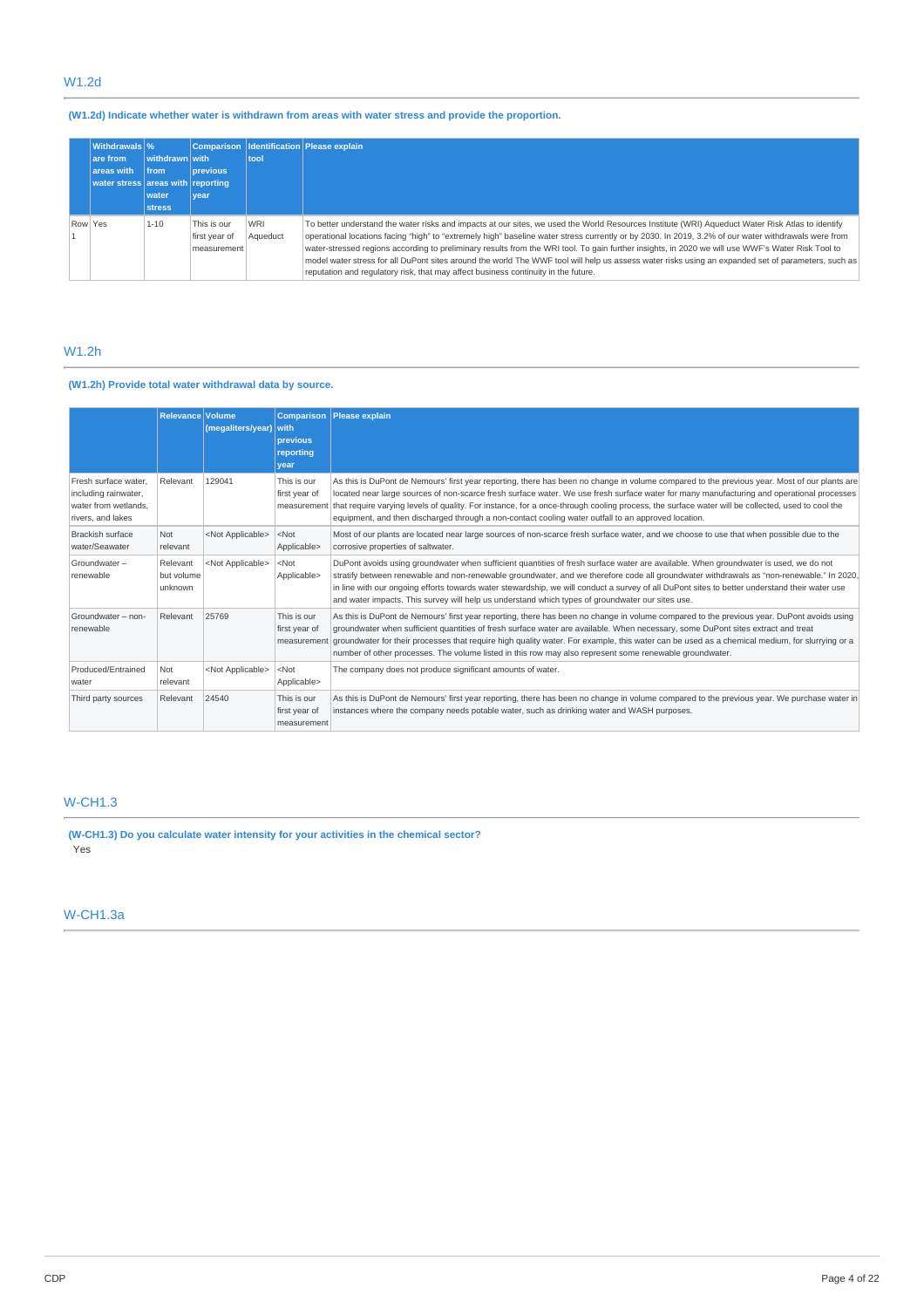(W-CH1.3a) For your top five products by production weight/volume, provide the following water intensity information associated with your activities in the **chemical sector.**

### **Product type**

Other, please specify (Specialty materials and specialty chemicals)

**Product name** All specialty materials and chemicals

**Water intensity value (m3)** 17.67

**Numerator: water aspect** Total water consumption

**Denominator** Ton

**Comparison with previous reporting year** This is our first year of measurement

#### **Please explain**

Total water consumption indexed to total production is 17.6706 m3/ton. As this is DuPont de Nemours' first year reporting, there has been no change in volume compared to the previous year. DuPont has many integrated operations that produce multiple products simultaneously. As such it is difficult to separate out water intensity by individual product. Internally, we may use water intensity to assess equipment and/or process efficiency. In the future we anticipate a slight decrease in water intensity due to pending divestitures slated to complete in 2021. To help ensure we meet our 2030 Leading Water Stewardship goal, we will conform to the Alliance for Water Stewardship International Water Stewardship Standard (the AWS Standard) for sites where we've determined that there could be significant water risks. In many instances, this strategy will help us reduce our water intensity.

# W1.4

**(W1.4) Do you engage with your value chain on water-related issues?** Yes, our customers or other value chain partners

## W1.4c

### (W1.4c) What is your organization's rationale and strategy for prioritizing engagements with customers or other partners in its value chain?

DuPont engages multiple stakeholders along our value chains on water. For instance, sites in regions that have stakeholder conflict around water issues maintain a stakeholder engagement plan with local organizations that may be interested in our water stewardship performance, per our ISO 14001 guidance on interested party analysis and communication. ISO 14001 outlines how to identify interested parties (stakeholders) and our sites create stakeholder engagement plans tailored to the site's water impacts and the interests of the stakeholders engaged. As each stakeholder engagement plan is tailored to the needs of the stakeholders engaged by each respective site, success measures are unique to each plan. Success in one instance may be the publication of an impact study.

Our Water Solutions business engages with current and potential customers to understand their unique water needs, and to solve their challenges with our global network of accessible knowledge and a market-leading portfolio of purification and separation technologies. For instance, Egypt faces daunting water scarcity challenges. The country records only about one inch of total rainfall each year, less than 1,000 m3 of fresh water annually per inhabitant. With the Egyptian population set to reach 115 million by 2025, Egypt will need innovations to secure enough water supplies to support such growth. DuPont Water Solutions worked with the Suez Governorate in northeast Egypt to produce safe, high-quality drinking water for the 60,000 inhabitants in its four towns. In this case, success was the design and completion of a decentralized, energy-efficient ultrafiltration treatment plant.

## W<sub>2</sub>. Business impacts

## W2.1

**(W2.1) Has your organization experienced any detrimental water-related impacts?** Yes

# W2.1a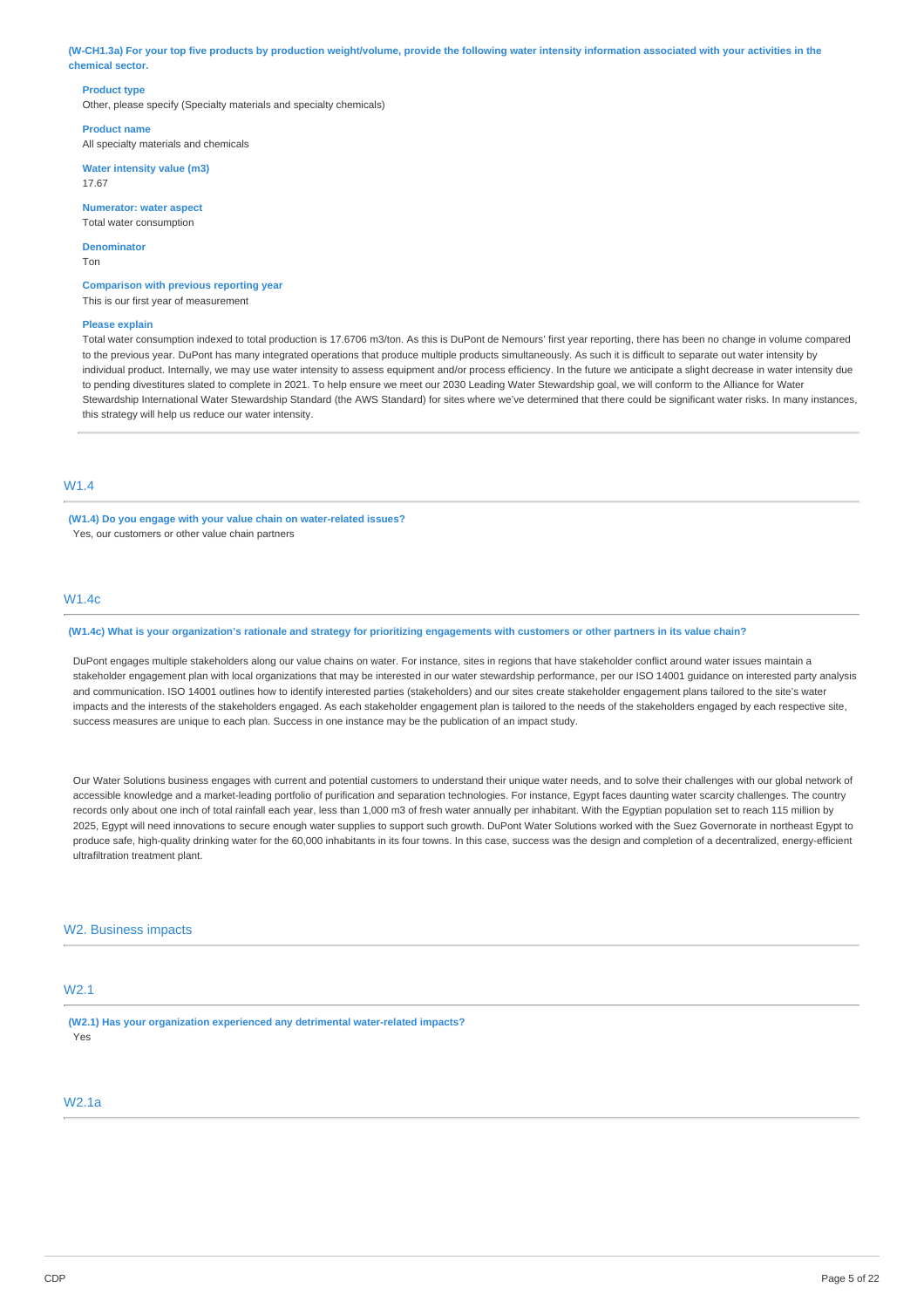#### (W2.1a) Describe the water-related detrimental impacts experienced by your organization, your response, and the total financial impact.

#### **Country/Area & River basin**

| <b>United States of America</b> | Other, please specify (There was no specific river basin associated with this reputational detrimental impact) |
|---------------------------------|----------------------------------------------------------------------------------------------------------------|
|                                 |                                                                                                                |
|                                 |                                                                                                                |

### **Type of impact driver & Primary impact driver**

| l Rei<br>& markets<br>on<br>. | media.<br>88 A A<br>verage<br>. |
|-------------------------------|---------------------------------|
|                               |                                 |

## **Primary impact**

Brand damage

## **Description of impact**

In 2019, the feature film "Dark Waters" alleged various sorts of health effects associated with the past use of PFAS at historical E. I. du Pont de Nemours facilities in the 1990s. While the people, products and businesses featured in the film "Dark Waters" have never been part of DuPont de Nemours, Inc., we inherited the historical company brand in the recent separation (see W0.1 for more information on the formation of DuPont de Nemours, Inc.). Although the allegations related to negative impacts to human and livestock health were refuted by multiple studies conducted from 1999 – 2014 (see here for more details

https://s23.q4cdn.com/116192123/files/doc\_downloads/2019/11/Dark-Waters-Response-112219\_FINAL\_2.pdf), the release of the movie in 2019 brought a slight resurgence of media coverage.

### **Primary response**

Establish site-specific targets

### **Total financial impact**

1

### **Description of response**

DuPont cares deeply about our employees and the communities in which we operate and has always made their health and well-being our top priority, in line with our Core Values. In 2019, we created a set of targeted product stewardship goals to ensure that we address all aspects of stakeholder concern on this topic: We will eliminate the use of long-chain PFAS in recently integrated operations by the end of 2019. (Complete) We will eliminate the purchase and use of all firefighting foams made with PFAS at our sites by the end of 2021. (On track) We will continue to remediate our sites that have a PFAS footprint. (Ongoing) We support U.S. EPA and global regulatory efforts to develop science-based guidelines for PFAS and commit to meeting these requirements in our global operations. (Ongoing) Beginning in 2020, we expect to provide free access to our product stewardship software, grant royalty-free licenses to others that want to pursue PFAS remediation using our PFAS water treatment resin technologies, and fund grants to universities and other research institutes for new, innovative PFAS remediation technologies. (On track) Also beginning in 2020, we will add external experts to supplement our existing review processes for the use and handling of substances of concern. (On track) Finally, we will share our progress toward meeting these commitments. (For updates, please visit us at www.dupont.com/pfas)

## W2.2

(W2.2) In the reporting year, was your organization subject to any fines, enforcement orders, and/or other penalties for water-related regulatory violations? Yes, fines, enforcement orders or other penalties but none that are considered as significant

## W2.2a

**(W2.2a) Provide the total number and financial value of all water-related fines.**

**Row 1**

**Total number of fines**

1

**Total value of fines**

**% of total facilities/operations associated** 0.01

**Number of fines compared to previous reporting year**

This is our first year of measurement

**Comment**

W3. Procedures

## W-CH3.1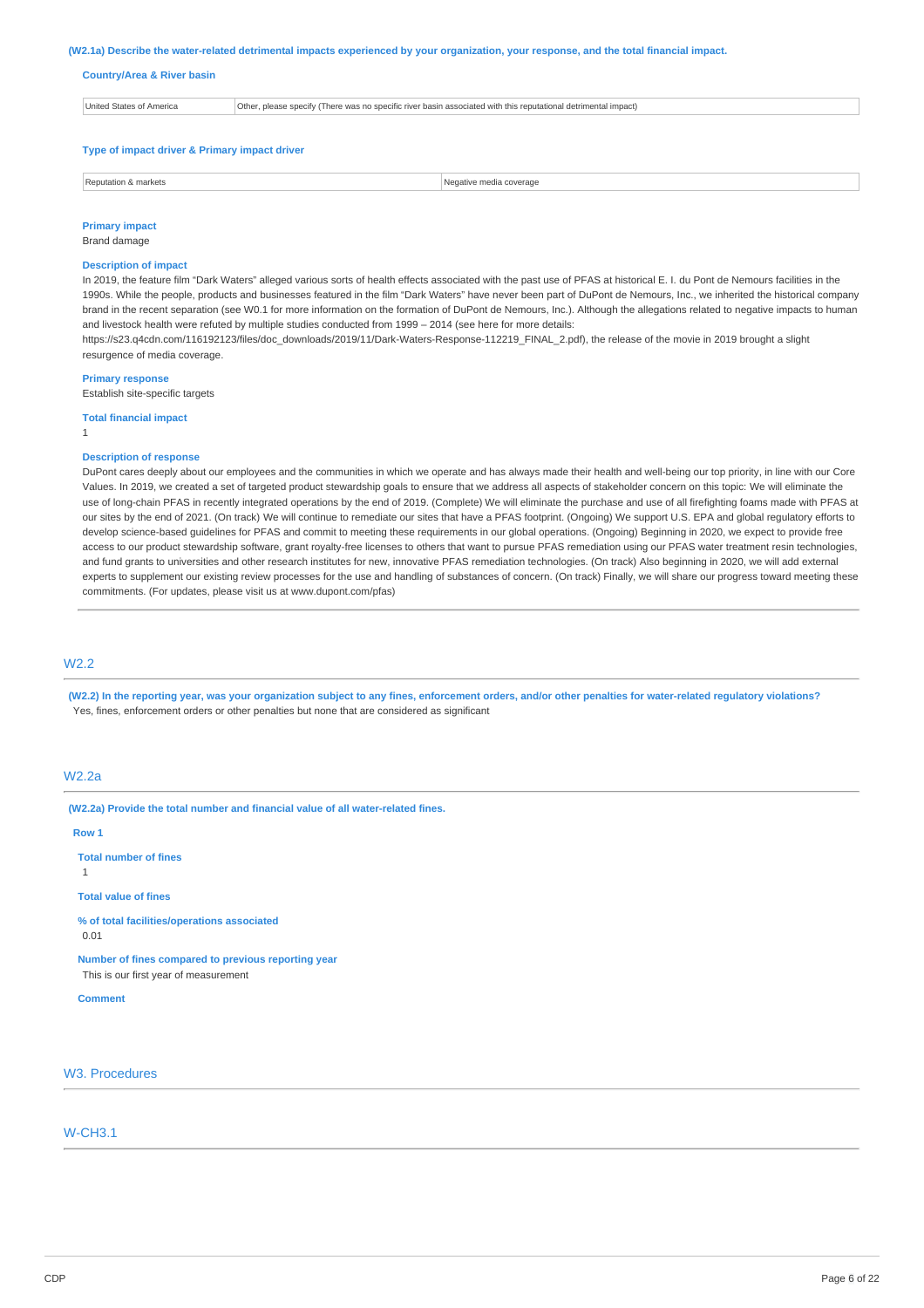### (W-CH3.1) How does your organization identify and classify potential water pollutants associated with its activities in the chemical sector that could have a **detrimental impact on water ecosystems or human health?**

DuPont follows all applicable regulation related to water consumption, use and discharge. In the United States, the U.S. EPA Clean Water Act (CWA) establishes the basic structure for regulating discharges of pollutants into U.S. waters, and for regulating quality standards for surface waters. Under the CWA, EPA has implemented pollution control programs such as setting wastewater standards for each industry, including the specialty products industry in which DuPont operates. Under the CWA, the National Pollutant Discharge Elimination System (NPDES) permit program addresses water pollution by regulating point sources, such as facilities, that discharge pollutants to U.S. waters.

The NPDES regulations required by states and local governing bodies require permits for water discharges. Those permits are reviewed according to the unique water circumstances of the facility and the local water bodies. NPDES requires that we list in our permit applications the pollutants that we would reasonably expect to be present in our effluent. We identify the pollutants listed on discharge permits through a number of means, such as analytical research or process knowledge.

Our policy is to strive to meet or exceed compliance with water discharge regulations across all operations. DuPont has presence in 70 countries worldwide. Where regulations do not align with our internal standards prescribed by our analytical research or process knowledge, we operate beyond compliance. We communicate our environmental standards to other partners in our value chain, such as suppliers and distributors.

# W-CH3.1a

(W-CH3.1a) Describe how your organization minimizes adverse impacts of potential water pollutants on water ecosystems or human health. Report up to ten **potential pollutants associated with your activities in the chemical sector.**

| <b>Potential Value</b><br>water<br>pollutant stage                         | chain          | <b>Description of water</b><br>pollutant and potential<br><i>impacts</i>                                                                                                                                  | procedures                                                                                                              | Management Please explain                                                                                                                                                                                                                                                                                                                                                                                                                                                                                                                                                                                                                                                                                                                                                                                                                    |
|----------------------------------------------------------------------------|----------------|-----------------------------------------------------------------------------------------------------------------------------------------------------------------------------------------------------------|-------------------------------------------------------------------------------------------------------------------------|----------------------------------------------------------------------------------------------------------------------------------------------------------------------------------------------------------------------------------------------------------------------------------------------------------------------------------------------------------------------------------------------------------------------------------------------------------------------------------------------------------------------------------------------------------------------------------------------------------------------------------------------------------------------------------------------------------------------------------------------------------------------------------------------------------------------------------------------|
| Stormwat Direct<br>er<br>drainage                                          |                | Industrial stormwater, such as<br>operations precipitation, snowmelt,<br>surface runoff, and drainage<br>that may be negatively<br>impacted by materials stored<br>outdoors.                              | Compliance<br>with effluent<br>quality<br>standards<br>Measures to<br>prevent<br>spillage,<br>leaching, and<br>leakages | Many industrial sites are required to create a stormwater pollution prevention plan to minimize discharge of pollutants during storm events.<br>Similarly, our ISO 14001 management system requires all significant environmental aspects be identified and controlled. For instance, we may<br>ensure secondary containment around raw material and waste storage. Success can be measured by compliance and/or a reduction of<br>industrial stormwater runoff.                                                                                                                                                                                                                                                                                                                                                                             |
| Effluent                                                                   | <b>Direct</b>  | Wastewater discharge from<br>operations industrial operations that may<br>impact the health of aquatic<br>ecosystems, or the health of<br>local populations that use the<br>water receiving the effluent. | Compliance<br>with effluent<br>quality<br>standards<br>Measures to<br>prevent<br>spillage,<br>leaching, and<br>leakages | DuPont strives to meet or exceeds compliance for all its operations. See W-CH3.1 for more details on our compliance with water discharge<br>requlations. We also maintain an internal standard and policy related to groundwater protection. These documents help us ensure our sites<br>reduce risk for contaminating groundwater, and provides a process for minimizing pollution risk if necessary.                                                                                                                                                                                                                                                                                                                                                                                                                                       |
| Salts,<br>solids.<br>and other<br>substanc<br>es that<br>occur in<br>water | Product<br>use | Salts, solid particles, and other Providing<br>substances that occur<br>naturally in water or that are<br>added to water due as a result on product<br>of on-land activities                              | best practices<br>instructions<br>use                                                                                   | The DuPont FilmTec™ portfolio consists of nanofiltration and reverse osmosis separation-technology products that are highly effective in<br>purifying industrial, municipal, commercial, and consumer water applications. For instance, FilmTec™ reverse osmosis membrane elements<br>are very effective at industrial process water treatment. In many instances, we engage directly with our industrial, municipal and commercial<br>customers over the course of the business relationship to ensure the product meets their needs and that they understand best practice use<br>instructions. Success is measured by product performance and lifetime. For instance, FilmTec™ brackish water elements have an<br>unsurpassed high-active membrane surface area that produces 99.5 percent or greater typical salt rejection performance. |

# W3.3

**(W3.3) Does your organization undertake a water-related risk assessment?** Yes, water-related risks are assessed

## W3.3a

**(W3.3a) Select the options that best describe your procedures for identifying and assessing water-related risks.**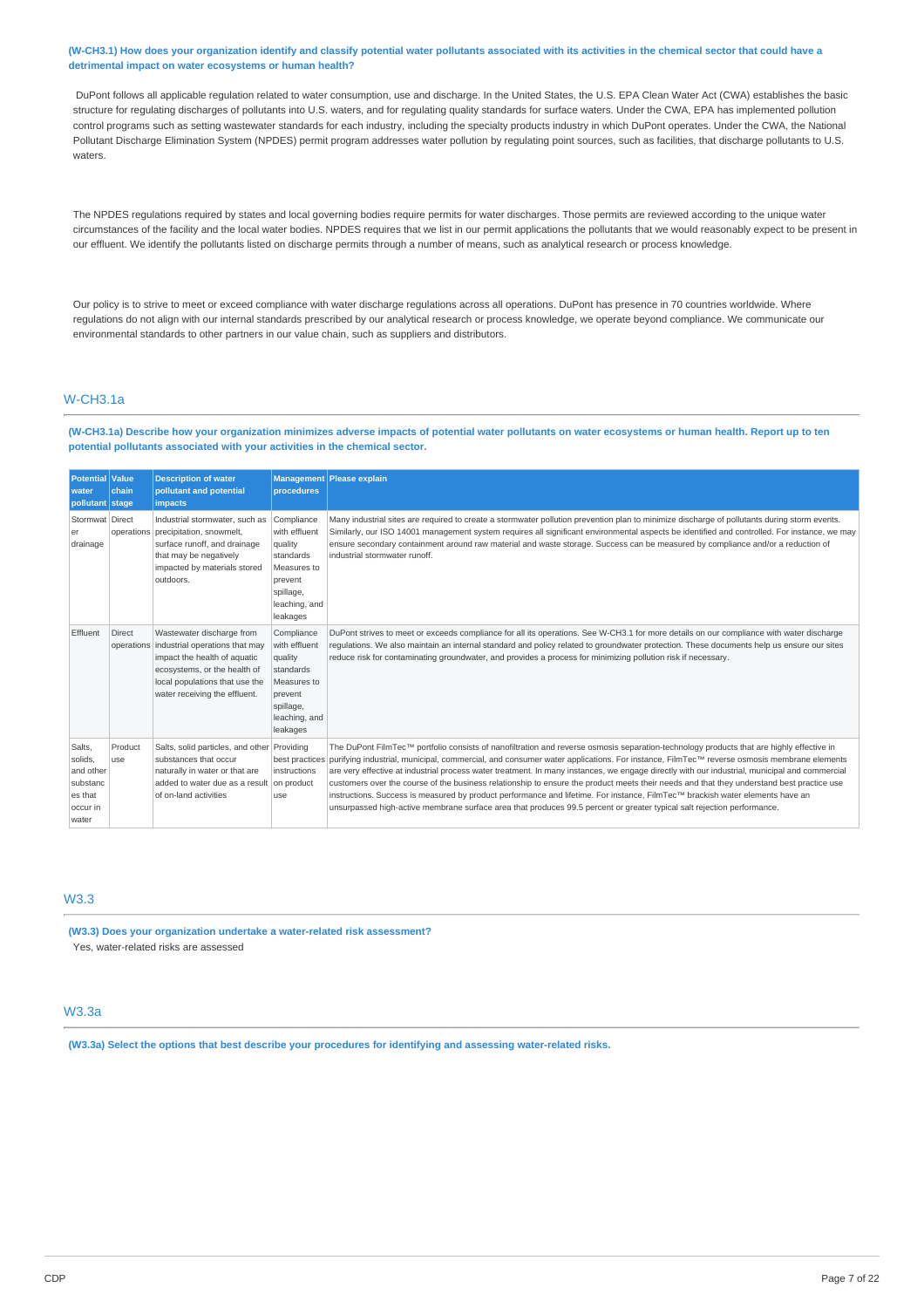#### **Direct operations**

**Coverage** Full

#### **Risk assessment procedure**

Water risks are assessed as a standalone issue

**Frequency of assessment**

Annually

**How far into the future are risks considered?** More than 6 years

**Type of tools and methods used** Tools on the market

**Tools and methods used** WRI Aqueduct

#### **Comment**

In 2019, we began to examine our new global footprint to understand where and how DuPont de Nemours operations interact with local watersheds. We withdraw and purchase water from various local sources and entities for the purposes of conducting business. Some of that water is treated and returned to a local waterbody; some is rendered in our manufacturing processes, or used for other purposes such as employee health and hygiene. To better understand the water risks and impacts at our sites, we used the World Resources Institute (WRI) Aqueduct Water Risk Atlas to identify operational locations facing "high" to "extremely high" baseline water stress currently or by 2030. To gain further insights, in 2020 we will use WWF's Water Risk Tool to model water stress for all DuPont sites around the world The WWF tool will help us assess water risks using an expanded set of parameters, such as reputation and regulatory risk, that may affect business continuity in the future. We will audit sites against their respective risk management procedures on an annual basis.

#### **Supply chain**

**Coverage**

Partial

**Risk assessment procedure** Water risks are assessed as part of other company-wide risk assessment system

**Frequency of assessment** Annually

**How far into the future are risks considered?** More than 6 years

**Type of tools and methods used** Enterprise Risk Management

### **Tools and methods used**

COSO Enterprise Risk Management Framework ISO 31000 Risk Management Standard

#### **Comment**

In 2019, given the significant transformation occurring at DuPont, management initiated a project to refresh the ERM process, including performing a maturity assessment on the current state and desired future state, formalizing an internal governance structure to oversee the annual re-assessment and re-prioritization of enterprise level risks and creating consistent framework, policies, and procedures for identifying and assessing enterprise level risks. The ERM team interviewed leaders from all businesses and functions to identify, assess, and prioritize the top risks to the Company. We then quantified those risks by creating and analyzing risk scenarios and the financial risk exposure associated with each scenario. Each top risk was assessed on impact, likelihood, perceived preparedness, among other factors such as short-, med-, and longterm time horizons, in line with the appropriate time horizons for the operations, market analyses, legislation, etc., that correspond with the top risks. One of the top risks identified was business continuity, and a risk scenario we examine for business continuity includes climate change impacts, and the associated water-related weather events, to our operations. This risk will be monitored to assess the design and operating effectiveness of the existing controls framework and assess mitigations in place and highlight potential enhancements to reduce threats and increase opportunities to support the Company's strategic objectives.

#### **Other stages of the value chain**

**Coverage** None **Risk assessment procedure** <Not Applicable> **Frequency of assessment** <Not Applicable> **How far into the future are risks considered?** <Not Applicable>

**Type of tools and methods used** <Not Applicable>

**Tools and methods used** <Not Applicable>

**Comment**

W3.3b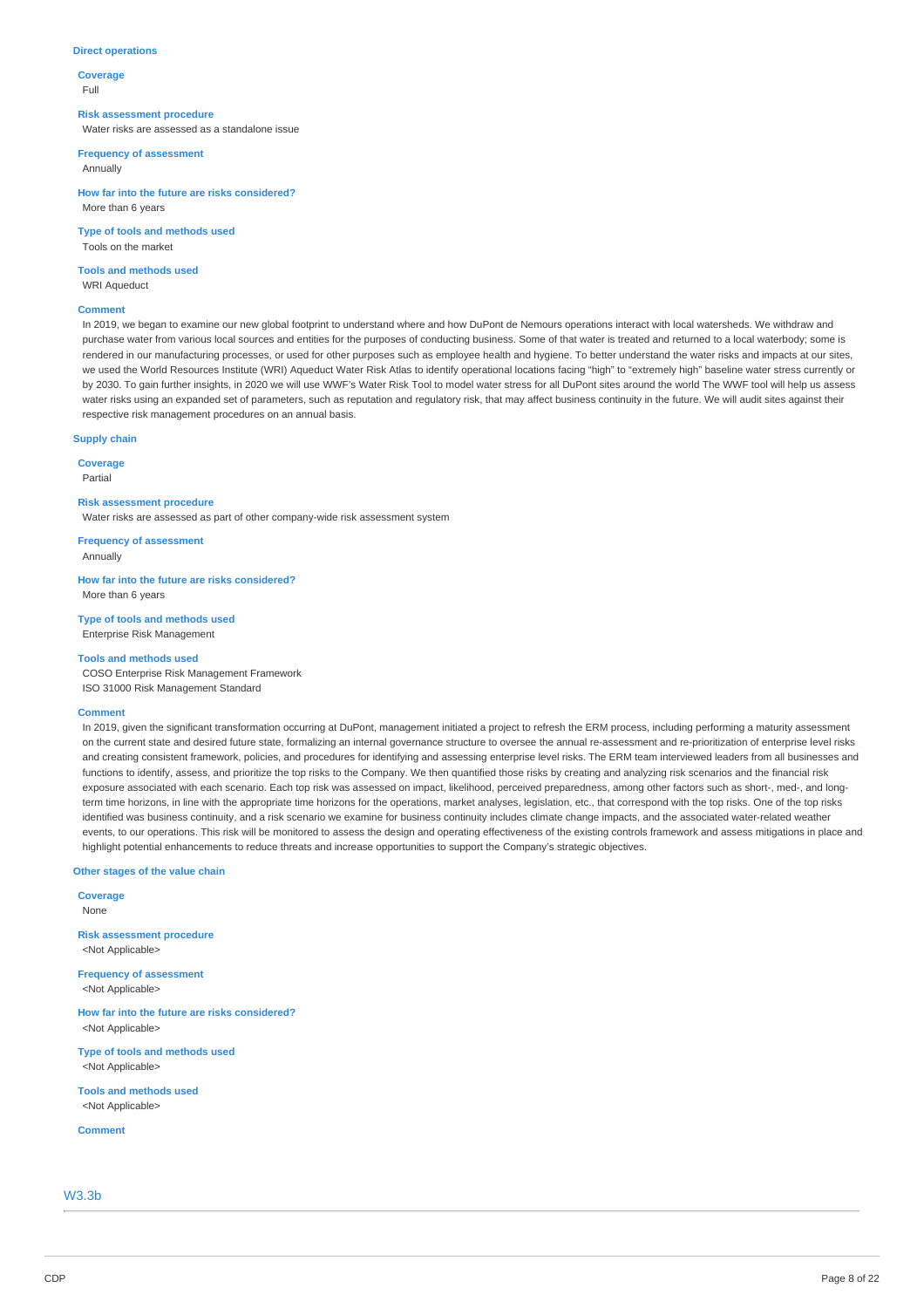# **(W3.3b) Which of the following contextual issues are considered in your organization's water-related risk assessments?**

|                                                                                                 | $\mathbf{g}$                       | Relevance Please explain                                                                                                                                                                                                                                                                                                                                                                                                                                                                                                                                                                                                                                                                                                                                                                                                                                                                                                                                                                                                                                                                                                                                                                        |
|-------------------------------------------------------------------------------------------------|------------------------------------|-------------------------------------------------------------------------------------------------------------------------------------------------------------------------------------------------------------------------------------------------------------------------------------------------------------------------------------------------------------------------------------------------------------------------------------------------------------------------------------------------------------------------------------------------------------------------------------------------------------------------------------------------------------------------------------------------------------------------------------------------------------------------------------------------------------------------------------------------------------------------------------------------------------------------------------------------------------------------------------------------------------------------------------------------------------------------------------------------------------------------------------------------------------------------------------------------|
|                                                                                                 | inclusion                          |                                                                                                                                                                                                                                                                                                                                                                                                                                                                                                                                                                                                                                                                                                                                                                                                                                                                                                                                                                                                                                                                                                                                                                                                 |
| Water<br>availability at a<br>basin/catchment<br>level                                          | Relevant,<br>always<br>included    | In 2019, we began to examine our new global footprint to understand where and how DuPont de Nemours operations interact with local watersheds. We withdraw and purchase water<br>from various local sources and entities for the purposes of conducting business. Some of that water is treated and returned to a local waterbody; some is rendered in our<br>manufacturing processes, or used for other purposes such as employee health and hygiene. To better understand the water risks and impacts at our sites, we used the World<br>Resources Institute (WRI) Aqueduct Water Risk Atlas to identify operational locations facing "high" to "extremely high" baseline water stress currently or by 2030. Water availability is<br>included in the WRI assessment. To gain further insights, in 2020 we will use WWF's Water Risk Tool to model water stress for all DuPont sites around the world The WWF tool will<br>help us assess water risks using an expanded set of parameters, such as reputation and regulatory risk, that may affect business continuity in the future.                                                                                                         |
| Water quality at<br>a<br>basin/catchment included<br>level                                      | Relevant.<br>always                | Most operations in our businesses rely on high quality freshwater in manufacturing, including for steam generation, washing, slurrying, reaction medium and incorporation into<br>products, which makes good quality freshwater vital to our operations. There is also a need for sufficient potable water for employee/contractor drinking, showering and on-site<br>domestic uses, which makes good quality freshwater important for our indirect operations, but not vital as we can take advantage of filtered and/or recycled water. Some of our<br>primary products, including food additives and enzymes, acids and other specialty chemicals are typically used in a water medium. To better understand the water risks and impacts at<br>our sites, we used the World Resources Institute (WRI) Aqueduct Water Risk Atlas to identify operational locations facing "high" to "extremely high" baseline water stress currently or<br>by 2030. Water quality is included in the WRI assessment.                                                                                                                                                                                          |
| Stakeholder<br>conflicts<br>concerning<br>water resources<br>at a<br>basin/catchment<br>level   | Relevant,<br>always<br>included    | DuPont has presence in over 70 countries around the world, and we respect the communities that surround our sites. Facilities that have identified water as a significant aspect, and<br>that operate in regions that have stakeholder conflict around water resources, maintain a stakeholder engagement plan with local organizations that may be interested in our water<br>stewardship performance, per our ISO 14001 guidance on interested party analysis and communication. ISO 14001 outlines how to identify interested parties (stakeholders) and our<br>sites create stakeholder engagement plans tailored to the site's water impacts and the interests of the stakeholders engaged. As each stakeholder engagement plan is tailored to the<br>needs of the stakeholders engaged by each respective site, success measures are unique to each plan. To better understand the water risks and impacts at our sites, we used the<br>World Resources Institute (WRI) Aqueduct Water Risk Atlas to identify operational locations facing "high" to "extremely high" baseline water stress currently or by 2030. Stakeholder<br>conflict is included in the scope of the WRI assessment. |
| Implications of<br>water on your<br>key<br>commodities/raw<br>materials                         | Relevant,<br>always<br>included    | The acute and chronic physical impacts of climate change, such as an increase in the number and severity of hurricanes, floods, and other water-related storms and natural<br>disasters, could potentially disrupt our supply chain. We analyze this risk as part of our enterprise risk management exercise. Our ERM assessment followed COSO ERM and ISO<br>13000 standards.                                                                                                                                                                                                                                                                                                                                                                                                                                                                                                                                                                                                                                                                                                                                                                                                                  |
| Water-related<br>regulatory<br>frameworks                                                       | Relevant,<br>always<br>included    | All DuPont operations strive to meet or exceed compliance with all applicable regulations. To better understand the water risks and impacts at our sites, we used the World Resources<br>Institute (WRI) Aqueduct Water Risk Atlas to identify operational locations facing "high" to "extremely high" baseline water stress currently or by 2030. Water-related regulatory<br>frameworks are included in the scope of the WRI assessment.                                                                                                                                                                                                                                                                                                                                                                                                                                                                                                                                                                                                                                                                                                                                                      |
| Status of<br>ecosystems and<br>habitats                                                         | Relevant.<br>sometimes<br>included | Protect the Planet is a DuPont core value. We understand the need to protect biodiversity around our operations. To better understand the water risks and impacts at our sites, we<br>used the World Resources Institute (WRI) Aqueduct Water Risk Atlas to identify operational locations facing "high" to "extremely high" baseline water stress currently or by 2030.<br>Water availability is included in the WRI assessment. To gain further insights, in 2020 we will use WWF's Water Risk Tool to model water stress for all DuPont sites around the world<br>The WWF tool will help us assess water risks using an expanded set of parameters, such as reputation and regulatory risk, that may affect business continuity in the future. To better<br>understand the water risks and impacts at our sites, we used the World Resources Institute (WRI) Aqueduct Water Risk Atlas to identify operational locations facing "high" to<br>"extremely high" baseline water stress currently or by 2030. The importance of biodiversity is included in the scope of the WWF assessment.                                                                                                     |
| Access to fully-<br>functioning,<br>safely managed<br><b>WASH</b> services<br>for all employees | Relevant,<br>always<br>included    | Respect for People is a DuPont core value. We understand the need to provide our employees with clean water for their drinking, sanitation and hygiene needs while at our<br>operations.                                                                                                                                                                                                                                                                                                                                                                                                                                                                                                                                                                                                                                                                                                                                                                                                                                                                                                                                                                                                        |
| Other contextual<br>issues, please<br>specify                                                   | Please<br>select                   |                                                                                                                                                                                                                                                                                                                                                                                                                                                                                                                                                                                                                                                                                                                                                                                                                                                                                                                                                                                                                                                                                                                                                                                                 |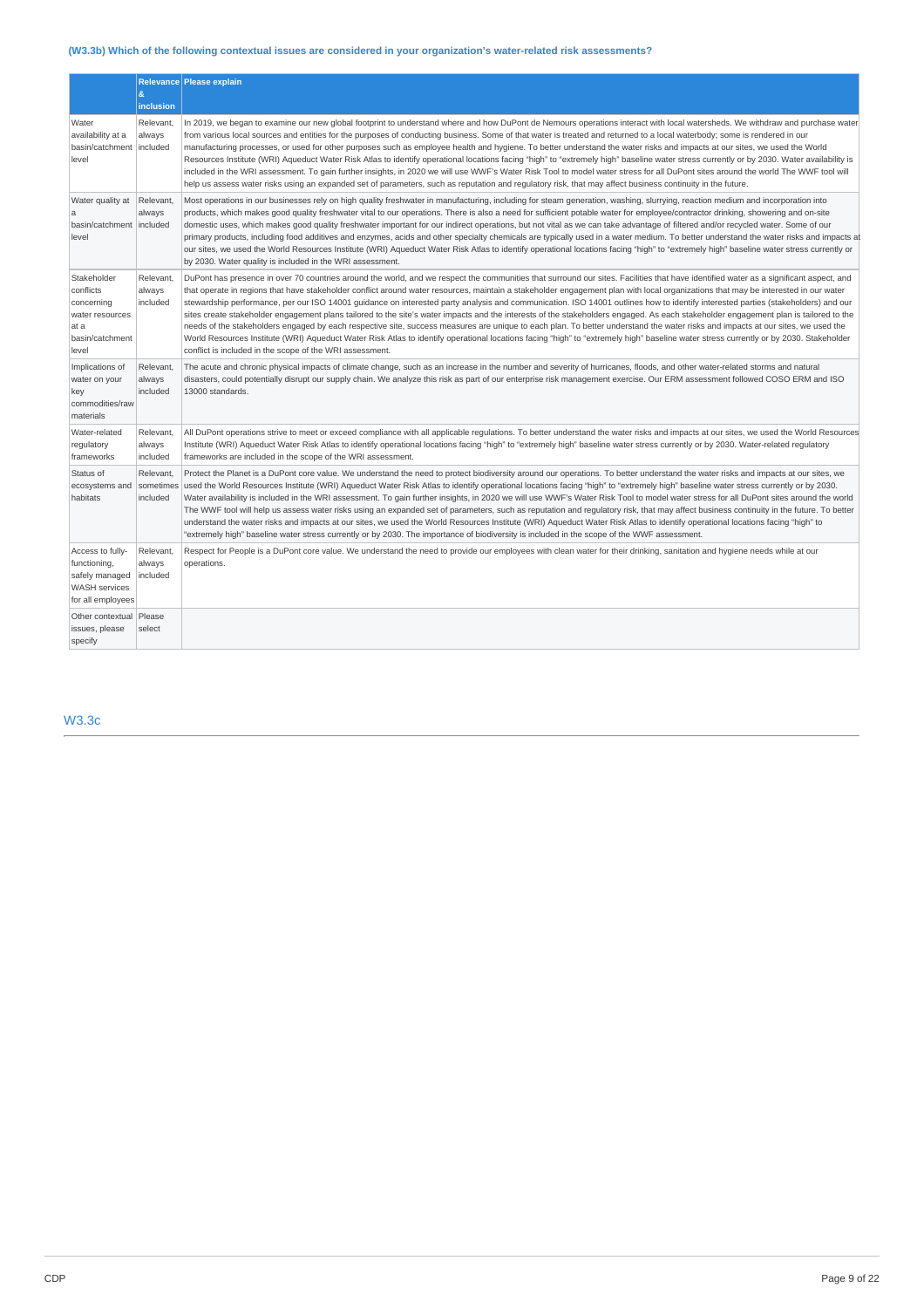# **(W3.3c) Which of the following stakeholders are considered in your organization's water-related risk assessments?**

|                                                                | $\&$                                                | Relevance Please explain                                                                                                                                                                                                                                                                                                                                                                                                                                                                                                                                                                                                                                                                                                                                                                                                                                                                                                                                                                                                                                                                                                                                                                                                                                                 |
|----------------------------------------------------------------|-----------------------------------------------------|--------------------------------------------------------------------------------------------------------------------------------------------------------------------------------------------------------------------------------------------------------------------------------------------------------------------------------------------------------------------------------------------------------------------------------------------------------------------------------------------------------------------------------------------------------------------------------------------------------------------------------------------------------------------------------------------------------------------------------------------------------------------------------------------------------------------------------------------------------------------------------------------------------------------------------------------------------------------------------------------------------------------------------------------------------------------------------------------------------------------------------------------------------------------------------------------------------------------------------------------------------------------------|
| Customers                                                      | <b>inclusion</b><br>Relevant,<br>always<br>included | In 2018, the DowDuPont Specialty Products Division, now DuPont de Nemours, conducted a materiality assessment to determine the strategic sustainability priorities for the specialty<br>products businesses, from a risk and opportunity standpoint. We polled customers, investors, suppliers, NGOs and internal stakeholders representing each of our businesses, to find<br>out which topics they thought DuPont's new sustainability strategy and 2030 Sustainability Goals could potentially address. Water stewardship was identified as one of six key issues<br>for the company to address. Also, DuPont Water Solutions offers a broad portfolio of globally recognized, industry-leading water solutions to help customers produce, purify, and<br>extract some of the world's most commercially important products. We engage customers from industries across the globe, including residential and municipal, power generation, oil<br>and gas, healthcare, commercial industries, chemical and petrochemical, microelectronics, and food and beverage. As water conditions and regulations change in for various regions<br>and industries, DuPont Water Solutions is poised to help customers face their water challenges with our portfolio of solutions. |
| Employees                                                      | Relevant,<br>always<br>included                     | DuPont's Core Value of Respect for People necessitates that we provide access to safe WASH services for our employees at all of our sites. Facilities that have identified water as a<br>significant aspect, and that operate in regions that have stakeholder conflict around water resources, maintain a stakeholder engagement plan with local organizations that may be<br>interested in our water stewardship performance, per our ISO 14001 quidance on interested party analysis and communication. ISO 14001 outlines how to identify interested parties<br>(stakeholders) and our sites create stakeholder engagement plans tailored to the site's water impacts and the interests of the stakeholders engaged. Employees are a named<br>stakeholder in our ISO 14001 quidance on stakeholder engagement. Sites are audited against this standard.                                                                                                                                                                                                                                                                                                                                                                                                              |
| Investors                                                      | Relevant,<br>sometimes<br>included                  | In 2018, the DowDuPont Specialty Products Division, now DuPont de Nemours, conducted a materiality assessment to determine the strategic sustainability priorities for the specialty<br>products businesses, from a risk and opportunity standpoint. We polled customers, investors, suppliers, NGOs and internal stakeholders representing each of our businesses, to find<br>out which topics they thought DuPont's new sustainability strategy and 2030 Sustainability Goals could potentially address. Water stewardship was identified as one of six key issues<br>for the company to address.                                                                                                                                                                                                                                                                                                                                                                                                                                                                                                                                                                                                                                                                      |
| Local<br>communities                                           | Relevant,<br>always<br>included                     | DuPont's Core Values of Protect the Planet and Respect for People necessitate that we consider the impact of our operations on local communities in any risk assessment we conduct<br>related to our operations. Facilities that have identified water as a significant aspect, and that operate in regions that have stakeholder conflict around water resources, maintain a<br>stakeholder engagement plan with local organizations that may be interested in our water stewardship performance, per our ISO 14001 guidance on interested party analysis and<br>communication. Sites are audited against this standard.                                                                                                                                                                                                                                                                                                                                                                                                                                                                                                                                                                                                                                                |
| <b>NGOs</b>                                                    | Relevant,<br>sometimes<br>included                  | In 2018, the DowDuPont Specialty Products Division, now DuPont de Nemours, conducted a materiality assessment to determine the strategic sustainability priorities for the specialty<br>products businesses, from a risk and opportunity standpoint. We polled customers, investors, suppliers, NGOs and internal stakeholders representing each of our businesses, to find<br>out which topics they thought DuPont's new sustainability strategy and 2030 Sustainability Goals could potentially address. Water stewardship was identified as one of six key issues<br>for the company to address. We engage NGOs around material sustainability issues such as water as part of our routine Government Affairs processes and as part of our<br>sustainability strategy.                                                                                                                                                                                                                                                                                                                                                                                                                                                                                                |
| Other water<br>users at a<br>basin/catchment included<br>level | Relevant,<br>always                                 | Facilities in regions that have stakeholder conflict around water resources maintain a stakeholder engagement plan with local organizations that may be interested in our water<br>stewardship performance, per our ISO 14001 quidance on interested party analysis and communication. ISO 14001 outlines how to identify interested parties (stakeholders) and our<br>sites create stakeholder engagement plans tailored to the site's water impacts and the interests of the stakeholders engaged.                                                                                                                                                                                                                                                                                                                                                                                                                                                                                                                                                                                                                                                                                                                                                                     |
| Regulators                                                     | Relevant,<br>always<br>included                     | All DuPont operations strive to meet or exceed regulatory compliance, as such we consider regulators, current regulations and emerging regulations in our risk assessment processes.<br>Regulatory risk aspects are also included in the WRI Aqueduct risk assessment we conducted in 2019. We engage regulators as part of our routine compliance and Government<br>Affairs processes.                                                                                                                                                                                                                                                                                                                                                                                                                                                                                                                                                                                                                                                                                                                                                                                                                                                                                  |
| River basin<br>management<br>authorities                       | Relevant,<br>always<br>included                     | All DuPont operations strive to meet or exceed regulatory compliance, as such we consider regulators, current regulations and emerging regulations in our risk assessment processes.<br>Requlatory and reputational risk aspects are also included in the WRI Aqueduct risk assessment we conducted in 2019. We engage requlators and management bodies as part of our<br>routine compliance and Government Affairs processes.                                                                                                                                                                                                                                                                                                                                                                                                                                                                                                                                                                                                                                                                                                                                                                                                                                           |
| Statutory<br>special interest<br>groups at a<br>local level    | Relevant,<br>sometimes<br>included                  | Facilities in regions that have stakeholder conflict around water resources are advised to maintain a stakeholder engagement plan with local organizations that may be interested in our<br>water stewardship performance, per our ISO 14001 quidance on interested party analysis and communication. ISO 14001 outlines how to identify interested parties (stakeholders) and<br>our sites create stakeholder engagement plans tailored to the site's water impacts and the interests of the stakeholders engaged.                                                                                                                                                                                                                                                                                                                                                                                                                                                                                                                                                                                                                                                                                                                                                      |
| Suppliers                                                      | Relevant,<br>sometimes<br>included                  | The acute and chronic physical impacts of climate change, such as an increase in the number and severity of hurricanes, floods, and other water-related storms and natural disasters,<br>could potentially disrupt our supply chain. We analyze this risk as part of our enterprise risk management exercise. We engage suppliers at onboarding to understand the scope of their<br>environmental governance, management and compliance, and conduct follow-up engagements depending on the results of their onboarding assessment.                                                                                                                                                                                                                                                                                                                                                                                                                                                                                                                                                                                                                                                                                                                                      |
| Water utilities at<br>a local level                            | Relevant,<br>always<br>included                     | The robustness, pricing, availability and security of local water utilities could impact DuPont's operational performance. When examining potential new site locations and/or site<br>expansion, we establish our ability to access sewage and water supply infrastructure for the foreseeable future.                                                                                                                                                                                                                                                                                                                                                                                                                                                                                                                                                                                                                                                                                                                                                                                                                                                                                                                                                                   |
| Other<br>stakeholder,<br>please specify                        | Please<br>select                                    |                                                                                                                                                                                                                                                                                                                                                                                                                                                                                                                                                                                                                                                                                                                                                                                                                                                                                                                                                                                                                                                                                                                                                                                                                                                                          |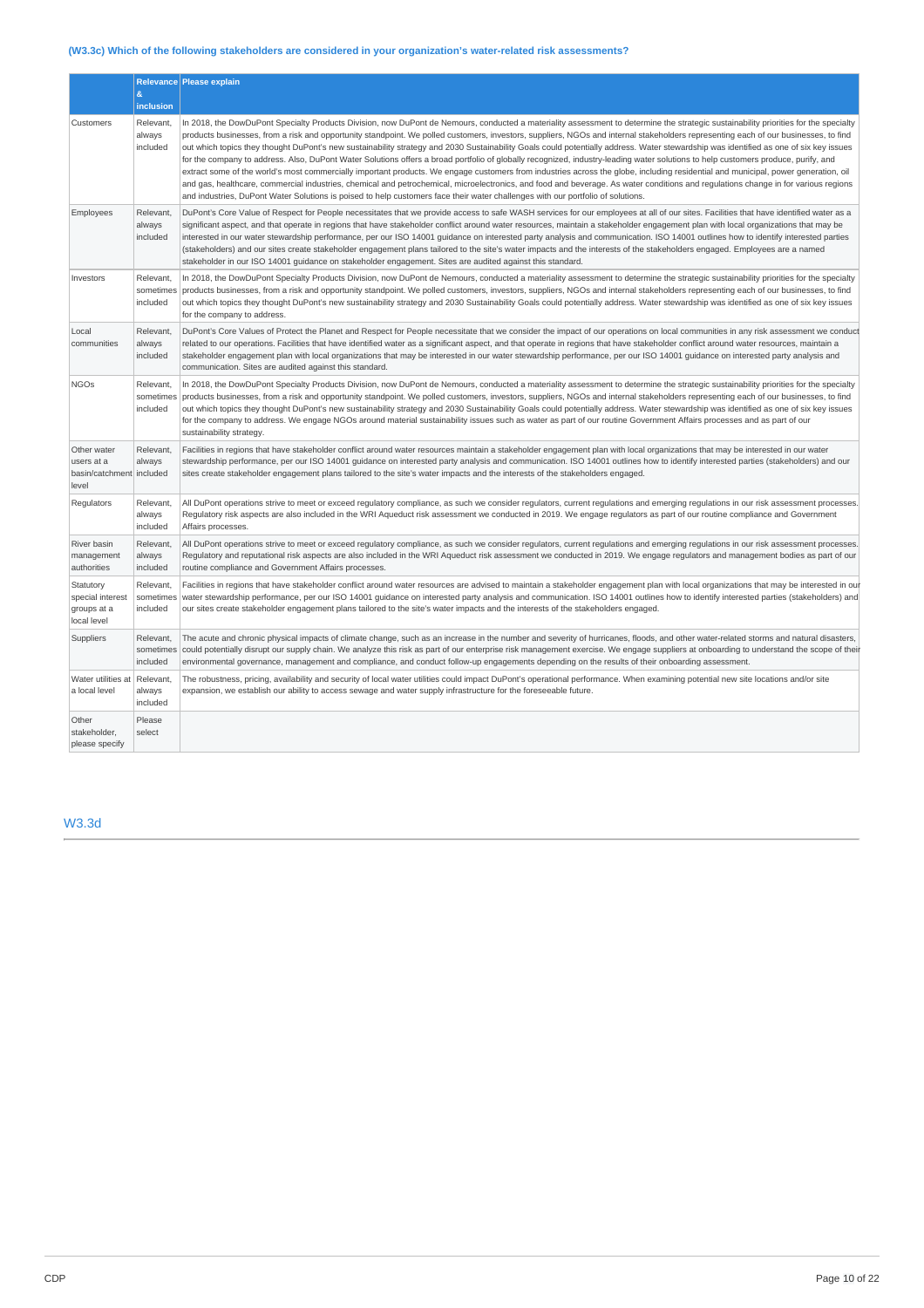(W3.3d) Describe your organization's process for identifying, assessing, and responding to water-related risks within your direct operations and other stages of **your value chain.**

In 2019, we began to examine our new global footprint to understand where and how DuPont de Nemours operations interact with local watersheds. We withdraw and purchase water from various local sources and entities for the purposes of conducting business. Some of that water is treated and returned to a local waterbody; some is rendered in our manufacturing processes, or used for other purposes such as employee health and hygiene.

To better understand the water risks and impacts at our sites, we used the World Resources Institute (WRI) Aqueduct Water Risk Atlas to identify operational locations facing "high" to "extremely high" baseline water stress currently or by 2030. To gain further insights, in 2020 we will use WWF's Water Risk Tool to model water stress for all DuPont sites around the world The WWF tool will help us assess water risks using an expanded set of parameters, such as reputation and regulatory risk, that may affect business continuity in the future.

To help ensure we meet our 2030 Sustainability Goals, we will conform to the Alliance for Water Stewardship International Water Stewardship Standard (the AWS Standard) for sites where we've determined that there could be significant water risks. The AWS Standard framework helps companies and other major water users to understand their water use and impacts, and to work collaboratively and transparently for environmentally, socially, and economically sustainable water management at the scale of a local catchment. Conforming to the AWS Standard will support our efforts to:

- Understand water dependencies and impacts
- Mitigate operational and supply chain water risks
- Ensure responsible water procedures are in place at our sites
- Build relationships with local water-related stakeholders
- Address challenges shared with others in the catchment

## W4. Risks and opportunities

## **MA1**

(W4.1) Have you identified any inherent water-related risks with the potential to have a substantive financial or strategic impact on your business? No

## W4.1a

**(W4.1a) How does your organization define substantive financial or strategic impact on your business?**

DuPont uses the SEC definition for "materiality" to define substantive financial impact. This definition applies to risks along our entire value chain. What constitutes "material" must be judged from the viewpoint of a reasonably prudent investor deciding to buy, hold or sell stock. An item is considered material, if in the light of surrounding circumstances, the magnitude of the item is such that it is probable that the judgment of a reasonable person relying upon the report would have been changed or influenced by the inclusion or correction of the item. Please refer to Item 1A of our annual 10-K report, available at investors.dupont.com, for a discussion of these risk factors. DuPont de Nemours has not identified any inherent water risks to our operations.

A risk can move from non-significant to potentially significant based on the exposure, likelihood, and financial magnitude of the risk, as these factors are evaluated in our enterprise risk management process (see 3.3a for more detail). "Magnitude" may include financial, regulatory, reputational or other aspects. The relative thresholds for being considered significant are dependent on the risk and the aforementioned risk factors, as well as our business strategy. For instance, we consider the environmental regulations that governs out operations, including environmental regulations that cover water discharge, greenhouse gas emissions, chemical management, product stewardship and more.

## W4.2b

(W4.2b) Why does your organization not consider itself exposed to water risks in its direct operations with the potential to have a substantive financial or **strategic impact?**

| <b>Primary</b> | Please explain                                                                                                                                                                                              |
|----------------|-------------------------------------------------------------------------------------------------------------------------------------------------------------------------------------------------------------|
| <b>reason</b>  |                                                                                                                                                                                                             |
|                | Row Evaluation   In 2019, we began to examine our new global footprint to understand where and how DuPont de Nemours operations interact with local watersheds. To better understand the water risks and    |
| l in           | impacts at our sites, we used the World Resources Institute (WRI) Aqueduct Water Risk Atlas to identify operational locations facing "high" to "extremely high" baseline water stress currently or by       |
| progress       | 2030. These results helped us to identify priority areas for internal and external engagement to learn more information, but the results are not definitive. To gain further insights, in 2020 we will use  |
|                | WWF's Water Risk Tool to model water stress for all DuPont sites around the world The WWF tool will help us assess water risks using an expanded set of parameters, such as reputation and                  |
|                | requlatory risk, that may affect business continuity in the future. At that point, we will understand which DuPont sites are at risk for significant water risks. Those are the sites we will prioritize to |
|                | implement the Alliance for Water Stewardship International Water Stewardship Standard.                                                                                                                      |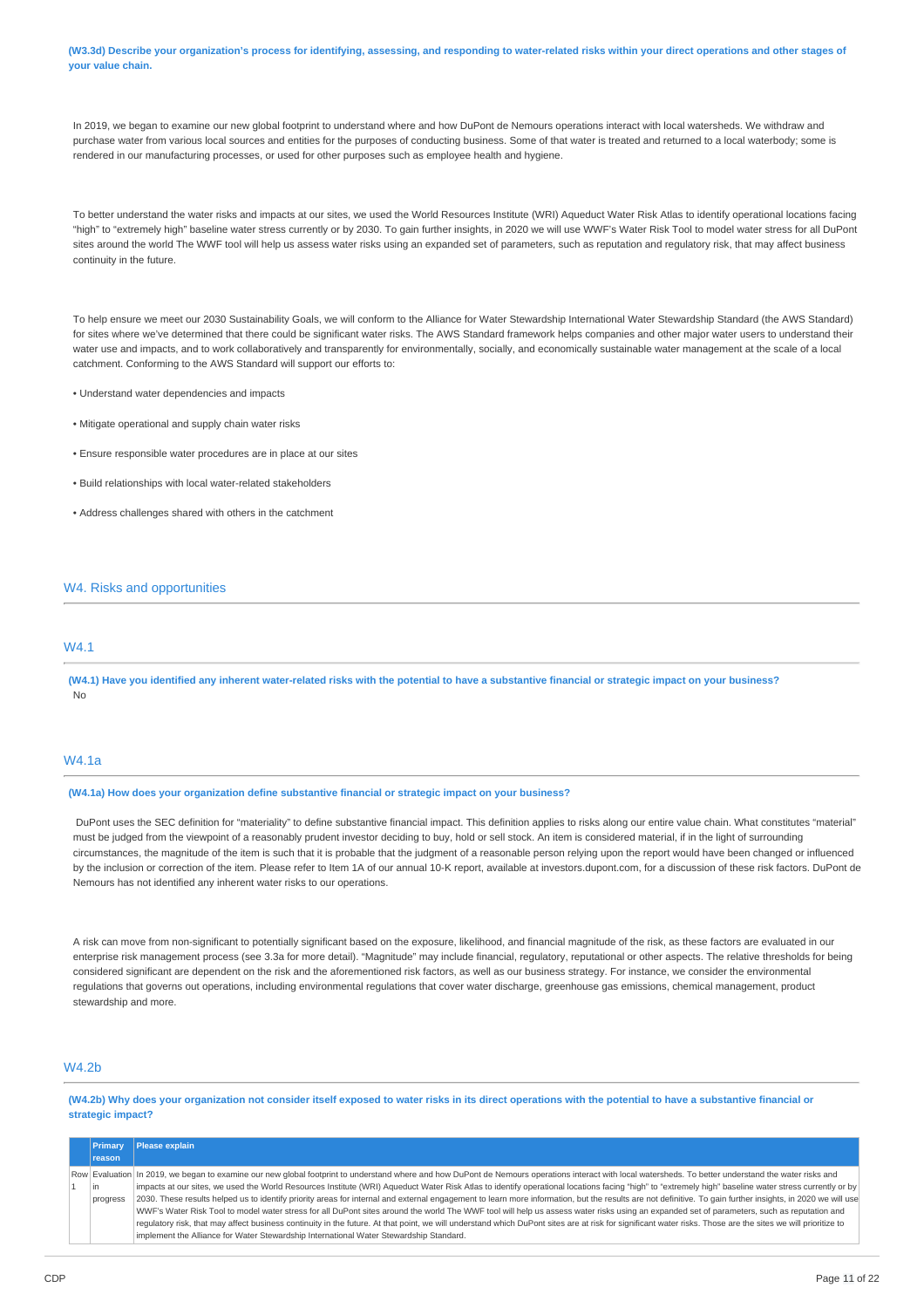# W4.2c

(W4.2c) Why does your organization not consider itself exposed to water risks in its value chain (beyond direct operations) with the potential to have a **substantive financial or strategic impact?**

| Primary       | Please explain                                                                                                                                                                                                  |  |
|---------------|-----------------------------------------------------------------------------------------------------------------------------------------------------------------------------------------------------------------|--|
| <b>reason</b> |                                                                                                                                                                                                                 |  |
|               | Row Risks exist, As noted in our 10-K, supply chain disruptions, plant and/or power outages, labor disputes and/or strikes, information technology system and/or network disruptions, whether caused by acts of |  |
| but no        | sabotage, employee error, malfeasance or other actions, geo-political activity, weather events and natural disasters, including hurricanes or flooding that impact coastal regions, and global health           |  |
|               | substantive risks or pandemics could seriously harm the Company's operations as well as the operations of the Company's customers and suppliers. We actively manage our business continuity plans to            |  |
| impact        | ensure that we minimize all risk within our control that could lead to business disruptions, and devote resources to enhance the Company's control environment, processes, practices and other                  |  |
|               | anticipated protective measures. As of submission of this questionnaire, we do not believe inherent water-specific risks in our value chain pose an immediate significant risk.                                 |  |

# W4.3

(W4.3) Have you identified any water-related opportunities with the potential to have a substantive financial or strategic impact on your business? Yes, we have identified opportunities, and some/all are being realized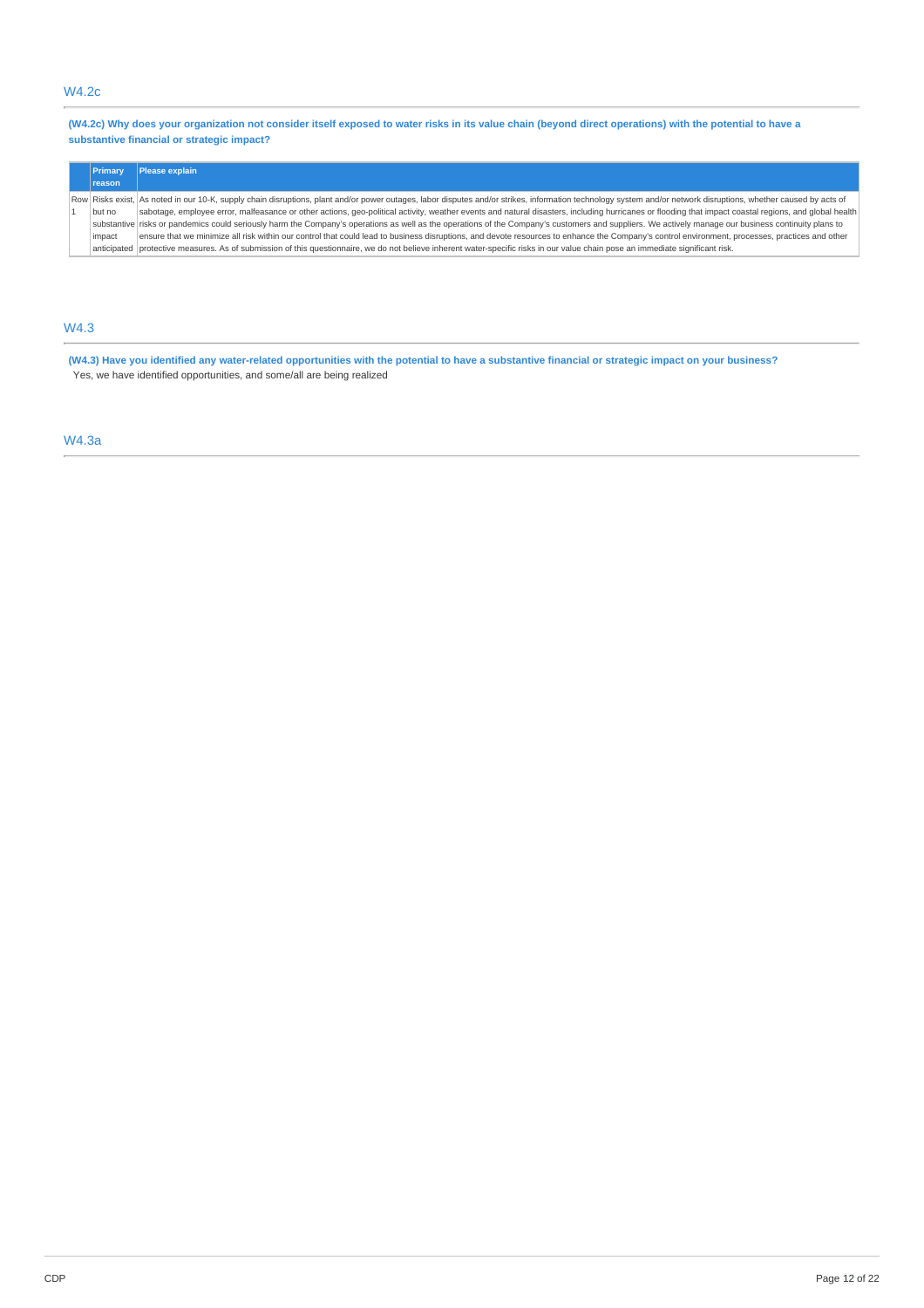**Type of opportunity** Products and services

#### **Primary water-related opportunity**

Increased sales of existing products/services

### **Company-specific description & strategy to realize opportunity**

DuPont Water Solutions offers a broad portfolio of globally recognized, industry-leading water solutions to help customers produce, purify, and extract some of the world's most commercially important products. We engage customers and potential customers from industries across the globe, including residential and municipal, power generation, oil and gas, healthcare, commercial industries, chemical and petrochemical, microelectronics, and food and beverage. As water conditions and regulations change in for various regions and industries, DuPont Water Solutions is poised to help customers face their water challenges with our portfolio of solutions. For example, a coal-to-chemical plant in China is using DuPont Water Solutions' FILMTEC™ FORTILIFE™ XC-N elements to reduce and recycle costly waste. The FILMTEC™ technology helps to convert 75% of the reverse osmosis wastewater stream into a purified salt solution that can be further concentrated and reused or sold to meet commercial or industrial needs.

**Estimated timeframe for realization** 1 to 3 years

**Magnitude of potential financial impact** Medium-high

**Are you able to provide a potential financial impact figure?** Yes, a single figure estimate

#### **Potential financial impact figure (currency)** 5000000000

**Potential financial impact figure – minimum (currency)** <Not Applicable>

#### **Potential financial impact figure – maximum (currency)** <Not Applicable>

#### **Explanation of financial impact**

The addressable market size for our Water Solutions portfolio is approximately \$5 billion.

**Type of opportunity** Markets

### **Primary water-related opportunity**

Expansion into new markets

#### **Company-specific description & strategy to realize opportunity**

See the row above for a description of our Water Solutions business. 25 million gallons of water are processed every minute globally through our technologies. To further expand our capabilities in this area, we announced several strategic acquisitions in 2019, including: ultrafiltration and membrane businesses Memcor and Inge; closedcircuit reverse osmosis company Desalitech; and OxyMem, which develops and produces Membrane Aerated Biofilm Reactor (MABR) technology for treating and purifying municipal and industrial wastewater. With these additions to our portfolio and reach, DuPont is better positioned than ever to achieve our vision for a water-optimized world.

#### **Estimated timeframe for realization**

1 to 3 years

**Magnitude of potential financial impact** Medium-high

**Are you able to provide a potential financial impact figure?** Yes, a single figure estimate

**Potential financial impact figure (currency)** 5000000000

### **Potential financial impact figure – minimum (currency)** <Not Applicable>

**Potential financial impact figure – maximum (currency)** <Not Applicable>

### **Explanation of financial impact**

The addressable market size for our Water Solutions portfolio is approximately \$5 billion.

# W6. Governance

# W6.1

**(W6.1) Does your organization have a water policy?** No, but we plan to develop one within the next 2 years

W6.2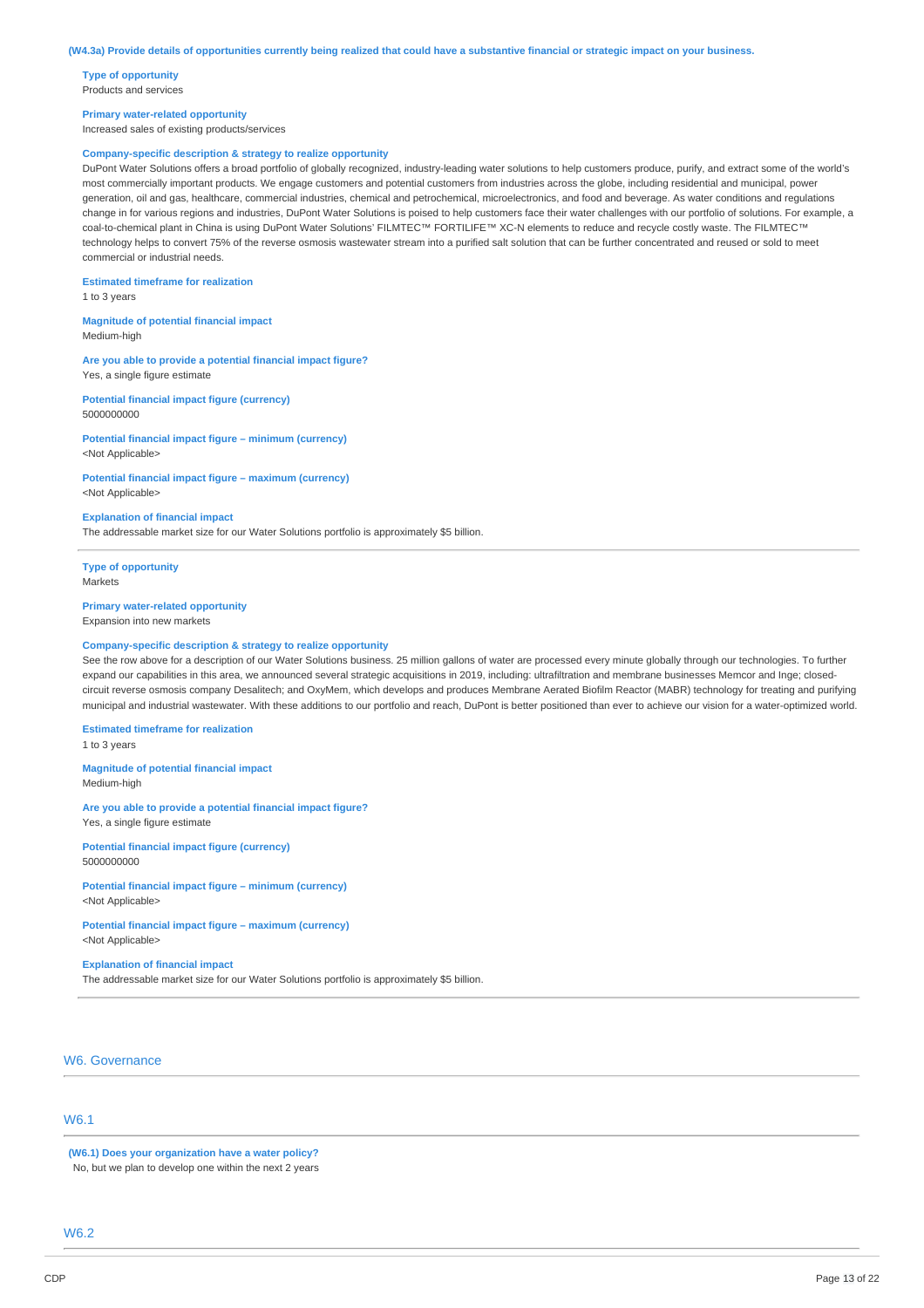## W6.2a

### (W6.2a) Identify the position(s) (do not include any names) of the individual(s) on the board with responsibility for water-related issues.

| <b>Position</b><br>l of<br>individual | Please explain                                                                                                                                                                                                                                                                                                                                                                                                                                                                                                                                                                                                                                                                                                                                                                                                                                                                                                                                                                                                                                                                                                                                                                                                                                                                                                                                                                                                                                                                                                                                                                                                                                                                              |
|---------------------------------------|---------------------------------------------------------------------------------------------------------------------------------------------------------------------------------------------------------------------------------------------------------------------------------------------------------------------------------------------------------------------------------------------------------------------------------------------------------------------------------------------------------------------------------------------------------------------------------------------------------------------------------------------------------------------------------------------------------------------------------------------------------------------------------------------------------------------------------------------------------------------------------------------------------------------------------------------------------------------------------------------------------------------------------------------------------------------------------------------------------------------------------------------------------------------------------------------------------------------------------------------------------------------------------------------------------------------------------------------------------------------------------------------------------------------------------------------------------------------------------------------------------------------------------------------------------------------------------------------------------------------------------------------------------------------------------------------|
| Board-<br>level                       | The Environment, Health, Safety & Sustainability (EHS&S) Committee is one of the four committees on the Board of Directors, the highest governing body of the Company. The climate-related<br>responsibilities of the EHS&S Committee are as follows: • Assesses the effectiveness of, and advises the Board on, corporate responsibility programs and initiatives, including the Company's public<br>committee policy, environment, health, safety and sustainability ("EHS&S") policies and programs and matters impacting the Company's public reputation • Oversees and advises the Board on the Company's<br>corporate citizenship and corporate social responsibility (CSR) programs and activities, including public policy management, advocacy priorities, philanthropic contributions, and corporate reputation<br>management. • Reviews the Company's public policy positions, strategy regarding political engagement and CSR initiatives. • Assesses the Company's EHS&S policies and performance and makes<br>recommendations to the Board and the management of DuPont with regard to the same. • Reviews and provides input to management regarding the management of current and emerging EHS&S<br>issues and reports periodically to the Board on EHS&S matters affecting DuPont. Water is an important aspect of our sustainability program, as evident by our 2030 Leading Water Stewardship goal,<br>established in 2019. In addition to reviewing and approving this goal, the EHS&S committee reviewed and approved our water risk assessment process and our plan to conform to the AWS Standard at<br>sites identified as a result of the risk assessment process. |

### W6.2b

### **(W6.2b) Provide further details on the board's oversight of water-related issues.**

| <b>Frequency that</b><br>water-related<br>issues are a<br>scheduled<br>agenda item | Governance<br>mechanisms into I<br>which water-<br>related issues are<br>integrated                                                                                                                           | <b>Please explain</b>                                                                                                                                                                                                                                                                                                                                                                                                                                                                                                                                                                                                                                                    |
|------------------------------------------------------------------------------------|---------------------------------------------------------------------------------------------------------------------------------------------------------------------------------------------------------------|--------------------------------------------------------------------------------------------------------------------------------------------------------------------------------------------------------------------------------------------------------------------------------------------------------------------------------------------------------------------------------------------------------------------------------------------------------------------------------------------------------------------------------------------------------------------------------------------------------------------------------------------------------------------------|
| Row Scheduled -<br>some meetings                                                   | Monitoring<br>implementation<br>and performance<br>Reviewing and<br>quiding major<br>plans of action<br>Reviewing and<br>guiding strategy<br>Reviewing and<br>guiding corporate<br>responsibility<br>strategy | Water is an important aspect of our sustainability program, as evident by our 2030 Leading Water Stewardship goal, established in 2019. In addition to reviewing and<br>approving the results of our materiality assessment that validated water stewardship as a sustainability impact for DuPont, the EHS&S committee approved our Leading<br>Water Stewardship goal and our ongoing water practices. EHS and Sustainability leaders, including the Chief Technology & Sustainability Officer and Chief Operations<br>& Engineering Officer, report to the EHS&S committee at least quarterly, and water is discussed as a standalone issue at some of those meetings. |

## W6.3

(W6.3) Provide the highest management-level position(s) or committee(s) with responsibility for water-related issues (do not include the names of individuals).

### **Name of the position(s) and/or committee(s)** Chief Sustainability Officer (CSO)

### **Responsibility**

Both assessing and managing water-related risks and opportunities

### **Frequency of reporting to the board on water-related issues** Half-yearly

### **Please explain**

The Chief Sustainability Officer (CTSO) reports directly to the CEO, and routinely engages the EHS&S Committee of the Board of Directors on matters of sustainability, product stewardship and community impact. The CTSO reports to the EHS&S Committee at least twice a year on all matters related to DuPont's sustainability programs and performance. These reports can include progress/strategy updates regarding water risk, water management, and other water-related issues that may intersect with our sustainability strategy.

## **Name of the position(s) and/or committee(s)**

Other C-Suite Officer, please specify (Chief Operations & Engineering Officer)

## **Responsibility**

Both assessing and managing water-related risks and opportunities

## **Frequency of reporting to the board on water-related issues Ouarterly**

#### **Please explain**

The Chief Operations & Engineering Officer (COEO) is responsible for managing all operations and investments related to DuPont-operated plants and sites, and oversees our Environmental, Health and Safety (EHS) function. The COEO reports directly to the CEO, and engages the EHS&S Committee at least quarterly on all matters related to DuPont's EHS programs and performance. EHS program reports can include progress/strategy updates regarding water risk, water management, and other water-related issues that may intersect with our sustainability strategy.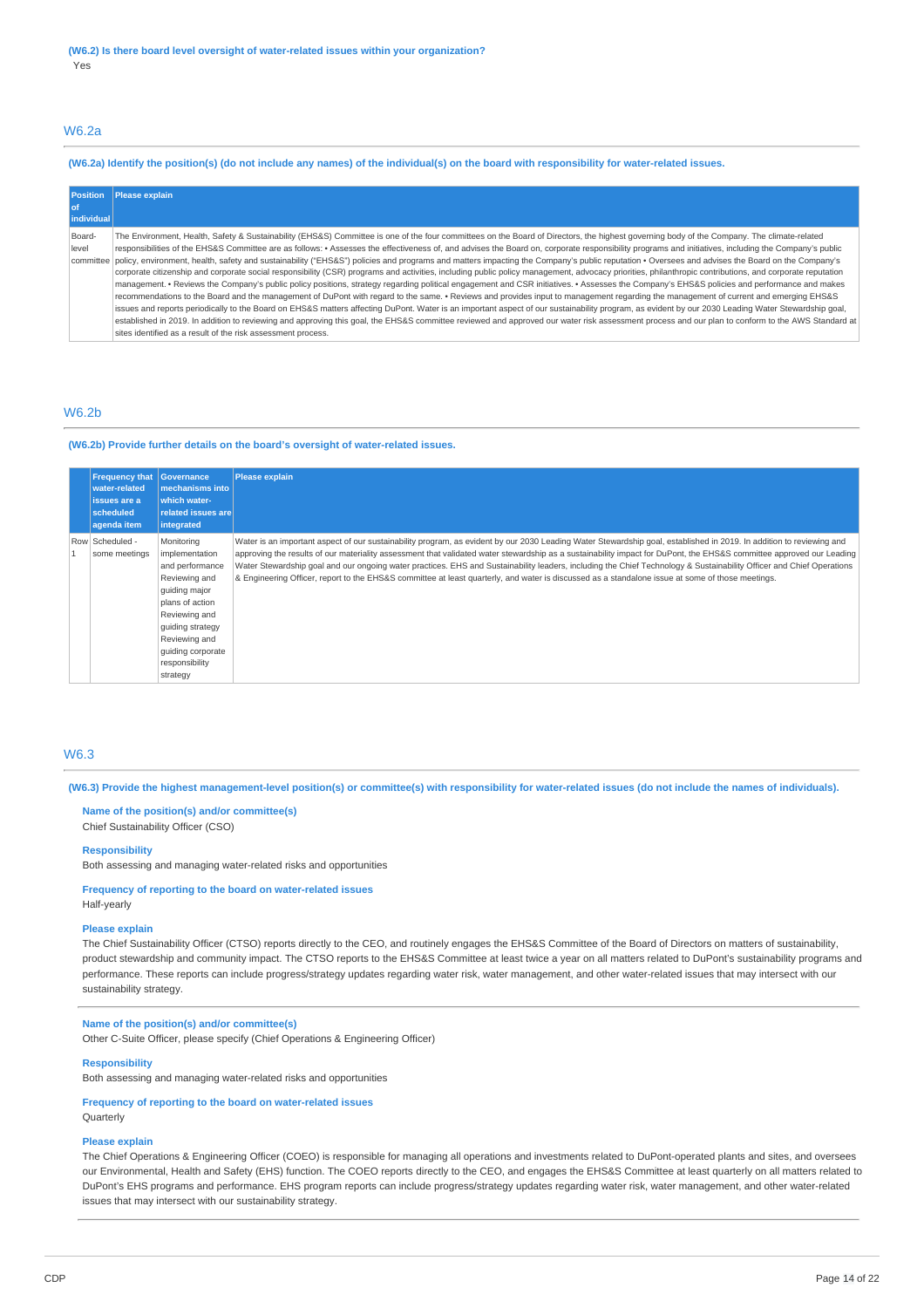(W6.4) Do you provide incentives to C-suite employees or board members for the management of water-related issues?

|                  | Provide incentives for management of water-related issues <b>'</b>    |  |
|------------------|-----------------------------------------------------------------------|--|
| Row <sub>1</sub> | No, not currently but we plan to introduce them in the next two years |  |

## W6.5

(W6.5) Do you engage in activities that could either directly or indirectly influence public policy on water through any of the following? No

# W6.6

(W6.6) Did your organization include information about its response to water-related risks in its most recent mainstream financial report? Yes (you may attach the report - this is optional)

Dupont 2020 GRI Index\_xfinal.pdf

### W7. Business strategy

# W7.1

## (W7.1) Are water-related issues integrated into any aspects of your long-term strategic business plan, and if so how?

|                               | Are water-<br>related<br><b>issues</b><br>integrated?   horizon          | Long-<br>term<br><b>time</b><br>(years) | Please explain                                                                                                                                                                                                                                                                                                                                                                                                                                                                                                                                                                                                                                                                                                                                                                                                                                                                                                                                                                                                                                                                                                                  |
|-------------------------------|--------------------------------------------------------------------------|-----------------------------------------|---------------------------------------------------------------------------------------------------------------------------------------------------------------------------------------------------------------------------------------------------------------------------------------------------------------------------------------------------------------------------------------------------------------------------------------------------------------------------------------------------------------------------------------------------------------------------------------------------------------------------------------------------------------------------------------------------------------------------------------------------------------------------------------------------------------------------------------------------------------------------------------------------------------------------------------------------------------------------------------------------------------------------------------------------------------------------------------------------------------------------------|
| Long-<br>term<br>business     | Yes, water-<br>related<br>issues are<br>objectives integrated            | $11 - 15$                               | In 2019, we began to examine our new global footprint to understand where and how DuPont de Nemours operations interact with local watersheds. To better understand the<br>water risks and impacts at our sites, we used the World Resources Institute (WRI) Aqueduct Water Risk Atlas to identify operational locations facing "high" to "extremely high"<br>baseline water stress currently or by 2030. This, along with other risk assessment processes (detailed in Module 3) will help us consider water risks as an aspect of business<br>continuity when we consider how to strategically position new operations.                                                                                                                                                                                                                                                                                                                                                                                                                                                                                                       |
| Strategy<br>for<br>objectives | Yes, water-<br>related<br>achieving issues are<br>long-term   integrated | $11 - 15$                               | DuPont Water Solutions offers a broad portfolio of globally recognized, industry-leading water solutions to help customers produce, purify, and extract some of the world's most<br>commercially important products. We engage customers from industries across the globe, including residential and municipal, power generation, oil and gas, healthcare,<br>commercial industries, chemical and petrochemical, microelectronics, and food and beverage. As water conditions and regulations change in for various regions and industries,<br>DuPont Water Solutions is poised to help customers face their water challenges with our portfolio of solutions. For example, the fashion industry produces nearly 20% of global<br>wastewater, and textile dyeing is the second largest polluter of water globally. The Tirupur textile wastewater treatment plant in Tamil Nandu, India, is using DuPont™ FILMTEC™<br>FORTILIFE™ reverse osmosis technology to increase water efficiency to the point of zero liquid discharge. Learn more about our capabilities in water purification at<br>https://www.dupont.com/water.html |
| Financial<br>planning         | Yes, water-<br>related<br>issues are<br>integrated                       | $11 - 15$                               | We consider the financial opportunities and risks associated with water and our business strategy. To further expand our capabilities in Water Solutions portfolio, we announced<br>several strategic acquisitions in 2019, including: ultrafiltration and membrane businesses Memcor and Inge; closed-circuit reverse osmosis company Desalitech; and OxyMem,<br>which develops and produces Membrane Aerated Biofilm Reactor (MABR) technology for treating and purifying municipal and industrial wastewater. With these additions to our<br>portfolio and reach, DuPont is better positioned than ever to achieve our vision for a water-optimized world.                                                                                                                                                                                                                                                                                                                                                                                                                                                                   |

# W7.2

(W7.2) What is the trend in your organization's water-related capital expenditure (CAPEX) and operating expenditure (OPEX) for the reporting year, and the **anticipated trend for the next reporting year?**

### **Row 1**

**Water-related CAPEX (+/- % change)**

0

**Anticipated forward trend for CAPEX (+/- % change)** 6.06

**Water-related OPEX (+/- % change)**

0

0

**Anticipated forward trend for OPEX (+/- % change)**

#### **Please explain**

Capital expenditures for environmental projects, either required by law or necessary to meet the Company's internal environmental goals, were \$33 million for the year ended December 31, 2019. The Company currently estimates expenditures for environmental-related capital projects to be approximately \$35 million in 2020.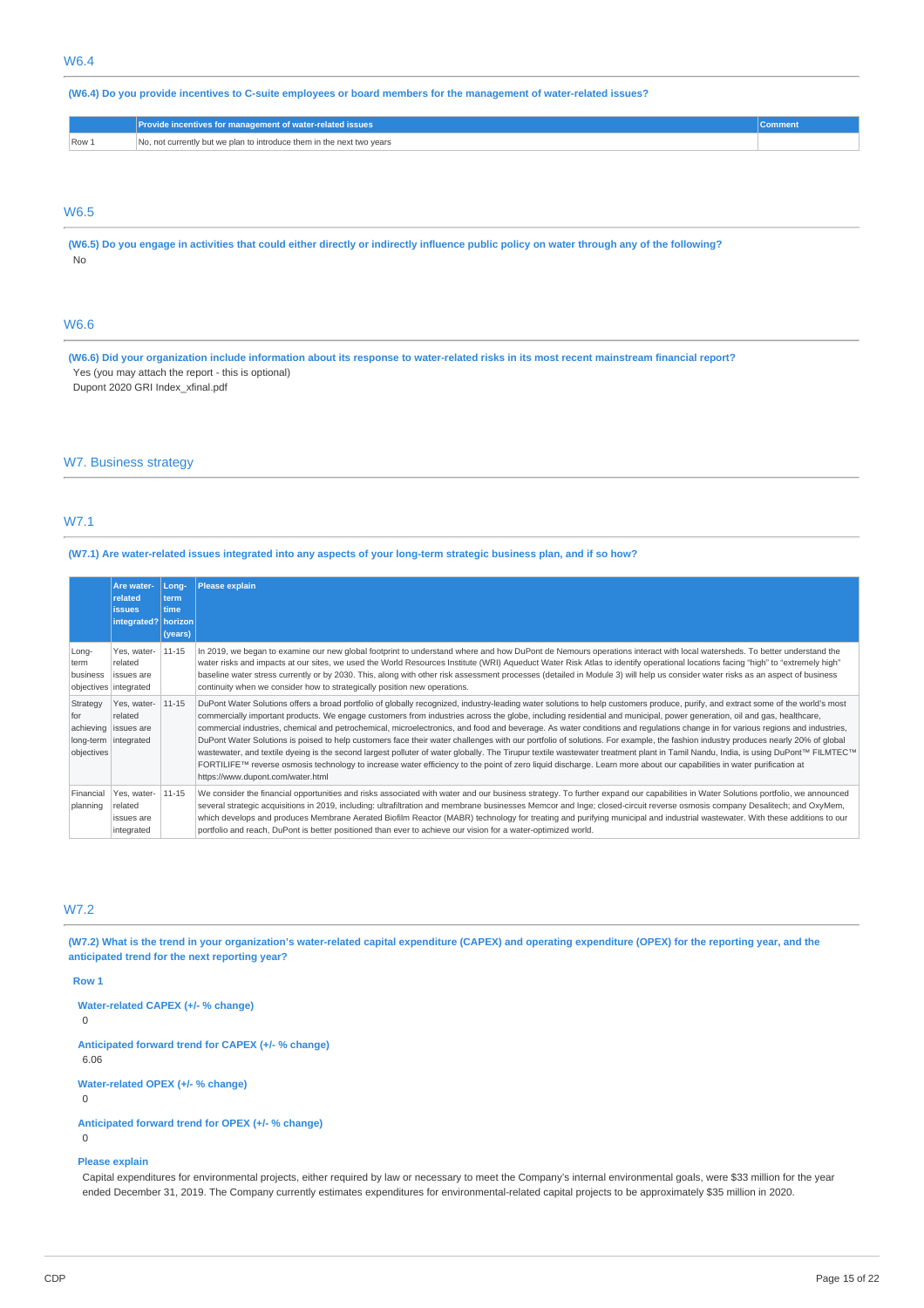# W7.3

## **(W7.3) Does your organization use climate-related scenario analysis to inform its business strategy?**

| Use of    | <b>Comment</b>                                                                                                                                                                                                                                                                                                                                                                                                                                                                                                                                                                                                                                                                                                                                                                                          |
|-----------|---------------------------------------------------------------------------------------------------------------------------------------------------------------------------------------------------------------------------------------------------------------------------------------------------------------------------------------------------------------------------------------------------------------------------------------------------------------------------------------------------------------------------------------------------------------------------------------------------------------------------------------------------------------------------------------------------------------------------------------------------------------------------------------------------------|
| climate-  |                                                                                                                                                                                                                                                                                                                                                                                                                                                                                                                                                                                                                                                                                                                                                                                                         |
| related   |                                                                                                                                                                                                                                                                                                                                                                                                                                                                                                                                                                                                                                                                                                                                                                                                         |
| scenariol |                                                                                                                                                                                                                                                                                                                                                                                                                                                                                                                                                                                                                                                                                                                                                                                                         |
| analysis  |                                                                                                                                                                                                                                                                                                                                                                                                                                                                                                                                                                                                                                                                                                                                                                                                         |
| Row Yes   | In 2019, given the significant transformation occurring at DuPont, management initiated a project to refresh the enterprise risk management (ERM) process, including performing a maturity<br>assessment on the current state and desired future state, formalizing an internal governance structure to oversee the annual re-assessment and re-prioritization of enterprise level risks and<br>creating consistent framework, policies, and procedures for identifying and assessing enterprise level risks. One of the top risks identified was business continuity, and a risk scenario we examine<br>for business continuity includes climate change impacts to our operations. This risk will be monitored to assess the design and operating effectiveness of the existing controls framework and |
|           | assess mitigations in place and highlight potential enhancements to reduce threats and increase opportunities to support the Company's overall strategic objectives.                                                                                                                                                                                                                                                                                                                                                                                                                                                                                                                                                                                                                                    |

# W7.3a

**(W7.3a) Has your organization identified any water-related outcomes from your climate-related scenario analysis?** Yes

# W7.3b

## (W7.3b) What water-related outcomes were identified from the use of climate-related scenario analysis, and what was your organization's response?

| <b>Climate-</b> |            | <b>Description of possible water-related outcomes</b>                                | Company response to possible water-related outcomes                                                             |  |
|-----------------|------------|--------------------------------------------------------------------------------------|-----------------------------------------------------------------------------------------------------------------|--|
|                 | related    |                                                                                      |                                                                                                                 |  |
|                 | scenarios  |                                                                                      |                                                                                                                 |  |
|                 | and        |                                                                                      |                                                                                                                 |  |
|                 | models     |                                                                                      |                                                                                                                 |  |
|                 | applied    |                                                                                      |                                                                                                                 |  |
|                 | Row Other, | Supply chain disruptions, plant and/or power outages, labor disputes and/or strikes, | DuPont seeks to actively manage the risks within the Company's control that could lead to business              |  |
|                 | please     | information technology system and/or network disruptions, whether caused by acts     | disruptions and security breaches. Our Leading Water Stewardship goal, in part, commits us to implementing      |  |
|                 | specify    | of sabotage, employee error, malfeasance or other actions, geo-political activity,   | holistic water strategies across all facilities, prioritizing manufacturing plants and communities in high-risk |  |
|                 | (COSO      | weather events and natural disasters, including hurricanes or flooding that impact   | watersheds, by 2030. The work began in 2019 with the early stages of our risk assessment and site survey        |  |
|                 | ERM. ISO   | coastal regions, and global health risks or pandemics could seriously harm the       | on water risks. Also, DuPont maintains a corporate level natural disaster team intervenes when it is            |  |
|                 | 31000)     | Company's operations as well as the operations of the Company's customers and        | forecasted that multiple sites may be impacted by a hurricane at Category 1 or above. The team leverages        |  |
|                 |            | suppliers. In addition, terrorist attacks and natural disasters have increased       | corporate resources to help impacted locations prepare and respond to hurricane impacts. This support may       |  |
|                 |            | stakeholder concerns about the security and safety of chemical production and        | include humanitarian aid, equipment, security, or more, depending on the storm and the needs of the site.       |  |
|                 |            | distribution.                                                                        |                                                                                                                 |  |

## W7.4

## **(W7.4) Does your company use an internal price on water?**

### **Row 1**

**Does your company use an internal price on water?**

No, but we are currently exploring water valuation practices

## **Please explain**

We will review the feasibility and value of an internal price on water as we finalize our water risk assessment processes and begin to conform to the AWS Standard.

# W8. Targets

# W8.1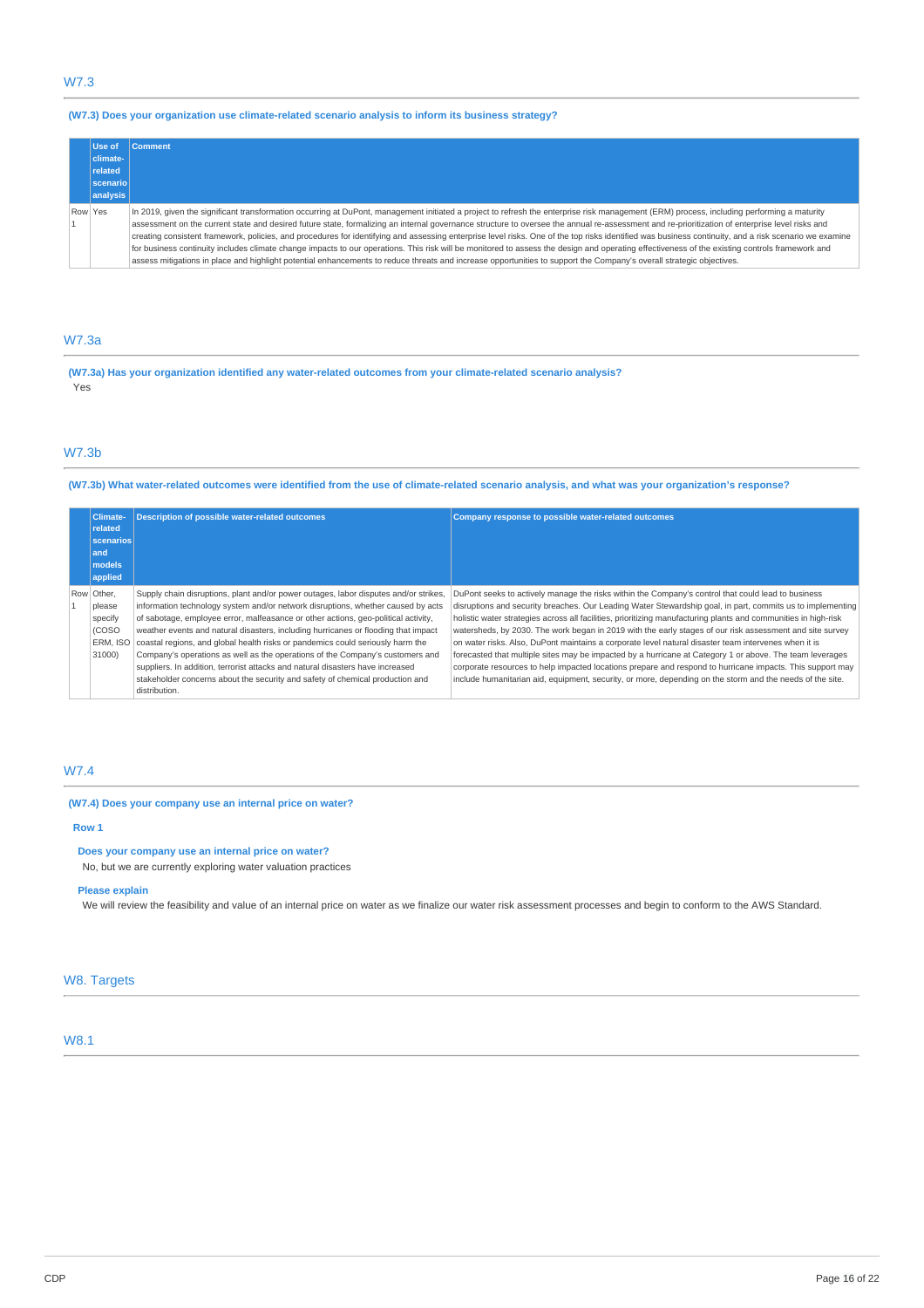## **(W8.1) Describe your approach to setting and monitoring water-related targets and/or goals.**

| targets                                                                                                                                                          | lat                                                                                        | Levels for Monitoring Approach to setting and monitoring targets and/or goals                                                                                                                                                                                                                                                                                                                                                                                                                                                                                                                                                                                                                                                                                                                                                                                                                                                                                                                                                                                                                                                                                                                                                                                                                                                                                                                                                                                                                                                                                                                                                                                                                                                                            |
|------------------------------------------------------------------------------------------------------------------------------------------------------------------|--------------------------------------------------------------------------------------------|----------------------------------------------------------------------------------------------------------------------------------------------------------------------------------------------------------------------------------------------------------------------------------------------------------------------------------------------------------------------------------------------------------------------------------------------------------------------------------------------------------------------------------------------------------------------------------------------------------------------------------------------------------------------------------------------------------------------------------------------------------------------------------------------------------------------------------------------------------------------------------------------------------------------------------------------------------------------------------------------------------------------------------------------------------------------------------------------------------------------------------------------------------------------------------------------------------------------------------------------------------------------------------------------------------------------------------------------------------------------------------------------------------------------------------------------------------------------------------------------------------------------------------------------------------------------------------------------------------------------------------------------------------------------------------------------------------------------------------------------------------|
| and/or<br>qoals                                                                                                                                                  | corporate<br>level                                                                         |                                                                                                                                                                                                                                                                                                                                                                                                                                                                                                                                                                                                                                                                                                                                                                                                                                                                                                                                                                                                                                                                                                                                                                                                                                                                                                                                                                                                                                                                                                                                                                                                                                                                                                                                                          |
| Row Company-<br>wide<br>targets<br>and goals<br>Site/facility level<br>specific<br>targets<br>and/or<br>qoals<br>Basin<br>specific<br>targets<br>and/or<br>qoals | monitored<br>at the<br>corporate<br>Goals are<br>monitored<br>at the<br>corporate<br>level | Targets are  In 2018, the DowDuPont Specialty Products Division, now DuPont de Nemours, conducted a materiality assessment with internal and external stakeholders to determine the strategic<br>sustainability priorities for the specialty products businesses. Analyzing stakeholders' feedback led us to six priority areas, one of which is Water Stewardship. (see more details on our<br>materiality process at https://www.dupont.com/about/sustainability/sustainability-strategy.html) As a leading global manufacturing company, DuPont depends on a stable water supply<br>to make quality products that serve society. We understand that although the importance of water stewardship is a global issue, water withdrawal, consumption, and quality, must be<br>managed locally. Increasing competition for water demands immediate action, and a steep change in the way that companies manage water. We recognize the need to manage the<br>water needs of today while securing water for the future. We also recognize that we cannot do it alone and must collaborate with our stakeholders in new innovative ways to address<br>underlying shared water challenges. We set a context-based Leading Water Stewardship goal that help us realize meet our operational responsibilities as a leading company. We<br>also set a product-related goal to help us live our purpose of empowering the world with the essential innovations to thrive: 1. Implement holistic water strategies across all facilities<br>prioritizing manufacturing plants and communities in high-risk watersheds. 2. Enable millions of people access to clean water through leadership in advancing water technology and<br>enacting strategic partnerships. |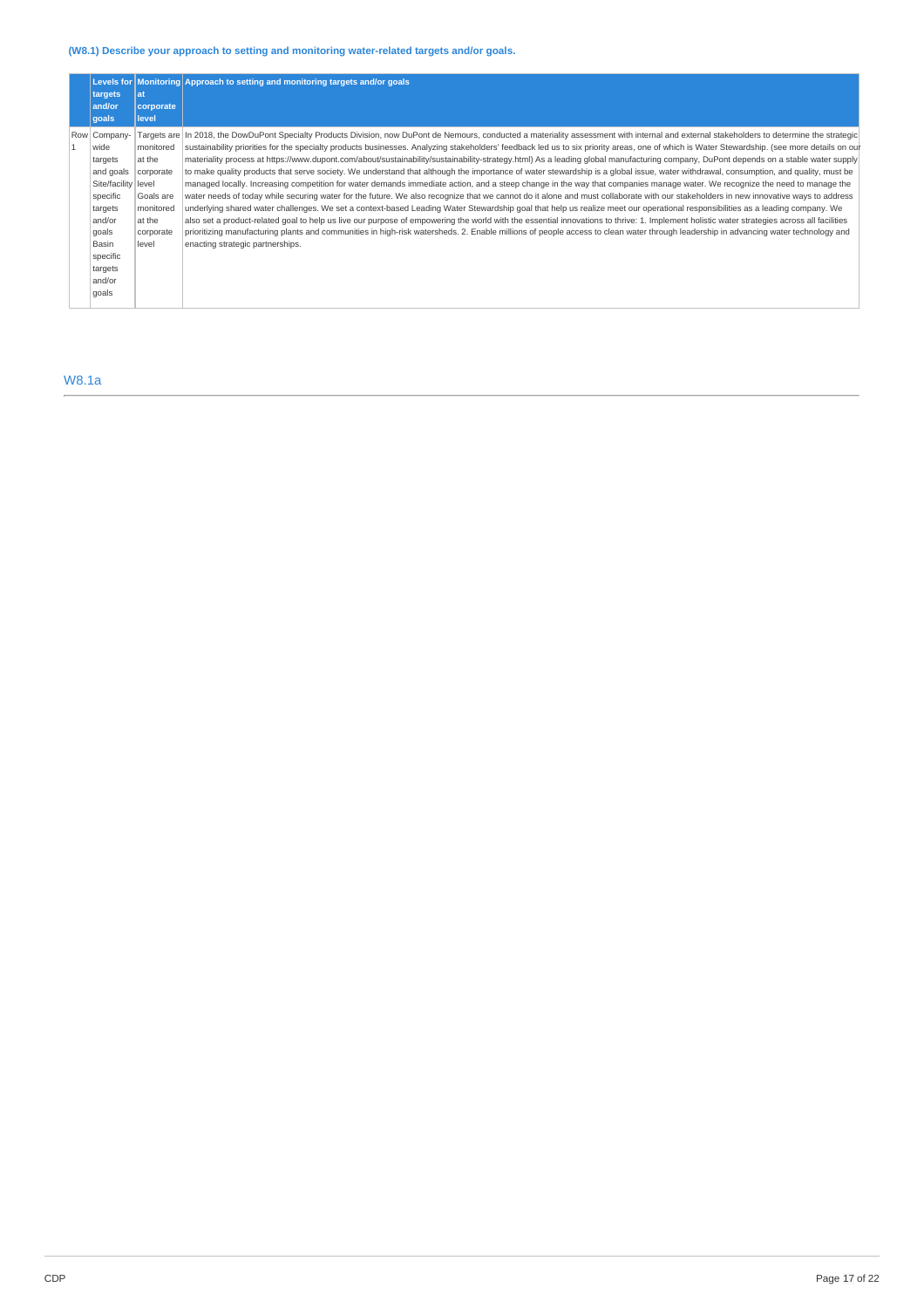#### (W8.1a) Provide details of your water targets that are monitored at the corporate level, and the progress made.

**Target reference number** Target 1

**Category of target** Monitoring of water use

**Level** Site/facility

**Primary motivation** Corporate social responsibility

## **Description of target**

Goal: Implement holistic water strategies across all facilities, prioritizing manufacturing plants and communities in high-risk watersheds. Details: To help ensure we meet our 2030 Leading Water Stewardship goal, we will conform to the Alliance for Water Stewardship International Water Stewardship Standard (the AWS Standard) for sites where we've determined that there could be significant water risks. In many instances, this strategy will help us reduce our water intensity.

### **Quantitative metric**

Other, please specify (% of applicable sites conforming to water management standard)

**Baseline year**

2019

**Start year** 2020

**Target year** 2030

**% of target achieved**

 $\Omega$ 

#### **Please explain**

This is our first year reporting and the baseline year for this goal, which is why the "% of target achieved" column = 0.

**Target reference number** Target 2

**Category of target** Product use-phase

**Level** Brand/product

**Primary motivation** Shared value

## **Description of target**

Goal: Enable millions of people access to clean water through leadership in advancing water technology and enacting strategic partnerships. Description: DuPont Water Solutions is advancing global water stewardship by innovating to design water solutions that will help our customers maximize water usage, minimize discharges and protect water supplies.

# **Quantitative metric**

Other, please specify (Quantification of absolute product reach for Water Solutions portfolio)

**Baseline year** 2019

**Start year**

2020

**Target year** 2030

**% of target achieved**

 $\Omega$ 

# **Please explain**

This is our first year reporting and the baseline year for this goal, which is why the "% of target achieved" column = 0.

## W8.1b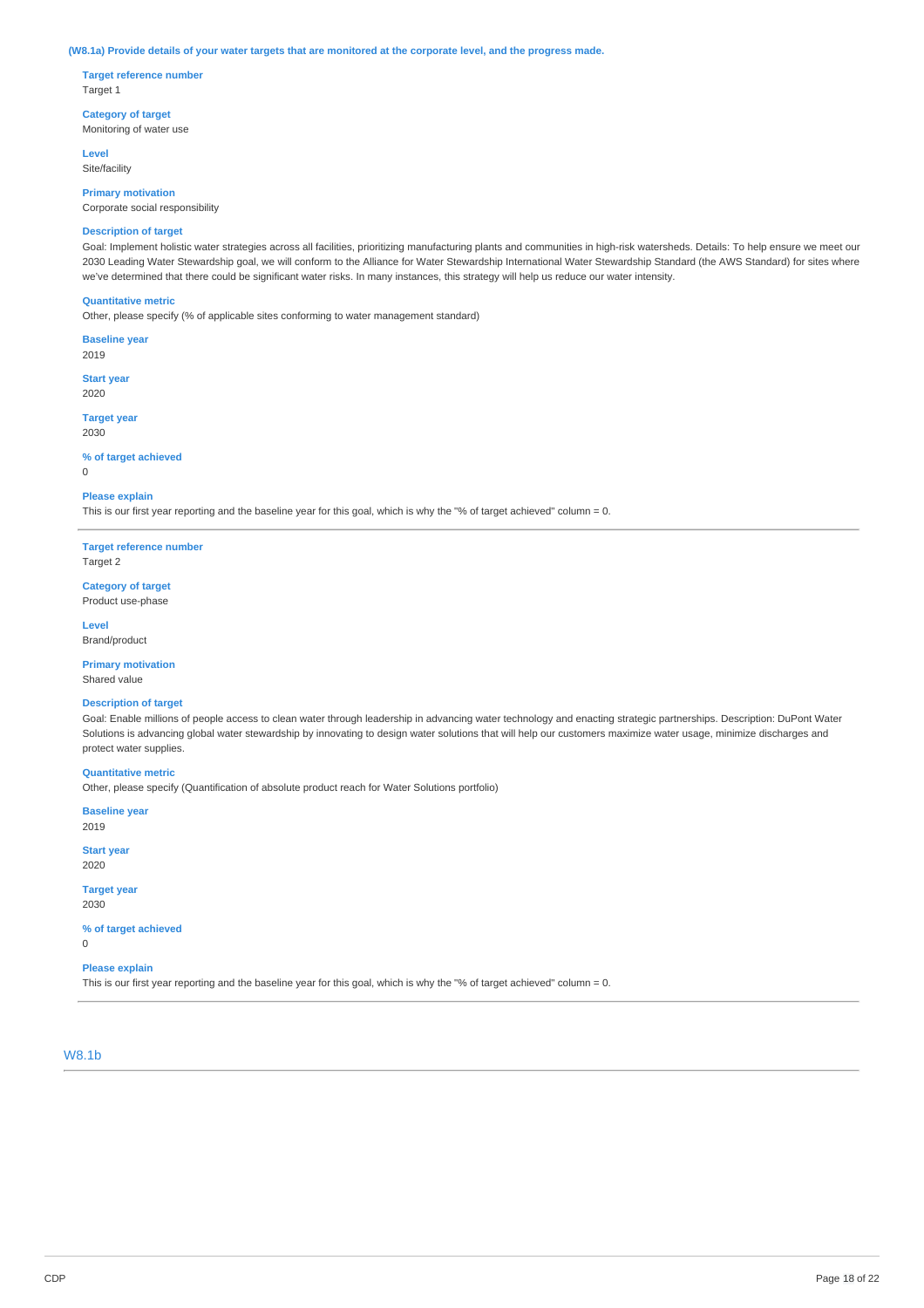#### (W8.1b) Provide details of your water goal(s) that are monitored at the corporate level and the progress made.

#### **Goal**

Other, please specify (Implementation of water stewardship management systems)

**Level**

Site/facility

**Motivation**

Risk mitigation

### **Description of goal**

Water stewardship is becoming increasingly important as scarcity and quality concerns continue to grow. As a leading global manufacturing company, DuPont depends on a stable water supply to make quality products that serve society. We understand that although the importance of water stewardship is a global issue, water withdrawal, consumption, and quality, must be managed locally. Increasing competition for water demands immediate action, and a steep change in the way that companies manage water. We recognize the need to manage the water needs of today while securing water for the future. Our goal: Implement holistic water strategies across all facilities prioritizing manufacturing plants and communities in high-risk watersheds. We are implementing this goal by conducting water risk assessments (see Module 3) to determine which sites will conform to the AWS Standard.

**Baseline year** 2019

### **Start year**

2020

**End year**

## 2030

### **Progress**

2019 is our baseline year for this goal. In 2019, we began to examine our new global footprint to understand where and how DuPont de Nemours operations interact with local watersheds. We withdraw and purchase water from various local sources and entities for the purposes of conducting business. Some of that water is treated and returned to a local waterbody; some is rendered in our manufacturing processes, or used for other purposes such as employee health and hygiene. To better understand the water risks and impacts at our sites, we used the World Resources Institute (WRI) Aqueduct Water Risk Atlas to identify operational locations facing "high" to "extremely high" baseline water stress currently or by 2030. To gain further insights, in 2020 we will use WWF's Water Risk Tool to model water stress for all DuPont sites around the world The WWF tool will help us assess water risks using an expanded set of parameters, such as reputation and regulatory risk, that may affect business continuity in the future. We will audit sites against their respective risk management procedures on an annual basis. We will assess progress for goal by determining the % of applicable sites that have implemented processes that conform to an updated water management standard

#### **Goal**

Providing access to safely managed Water, Sanitation and Hygiene (WASH) in local communities

**Level**

Brand/product

**Motivation**

Shared value

### **Description of goal**

In the next three decades, the demand for water will increase by 50-70% for the municipal and industrial sector. Water stewardship is becoming increasingly important as scarcity and quality concerns continue to grow. As a leading global manufacturing company, DuPont depends on a stable water supply to make quality products that serve society. We understand that although the importance of water stewardship is a global issue, water withdrawal, consumption, and quality, must be managed locally Increasing competition for water demands immediate action, and a steep change in the way that companies manage water. We recognize the need to manage the water needs of today while securing water for the future. We also recognize that we cannot do it alone and must collaborate with our stakeholders in new innovative ways to address underlying shared water challenges. Our goal: Enable millions of people access to clean water through leadership in advancing water technology and enacting strategic partnerships. We are implementing this goal through widening access to products in our Water Solutions portfolio either through sales or strategic partnerships that benefit various communities.

**Baseline year**

2019

**Start year** 2020

**End year**

2030

#### **Progress**

2019 is our baseline year for this goal. We will assess progress for this goal by assessing various aspects of product reach. For instance, at this time, over 25 million gallons of water are processed every minute globally through our technologies. Progress could be an increase in this statistic, or some other aspect of measuring the impact associated with our Water Solutions portfolio.

### W9. Verification

## W9.1

(W9.1) Do you verify any other water information reported in your CDP disclosure (not already covered by W5.1a)? No, we do not currently verify any other water information reported in our CDP disclosure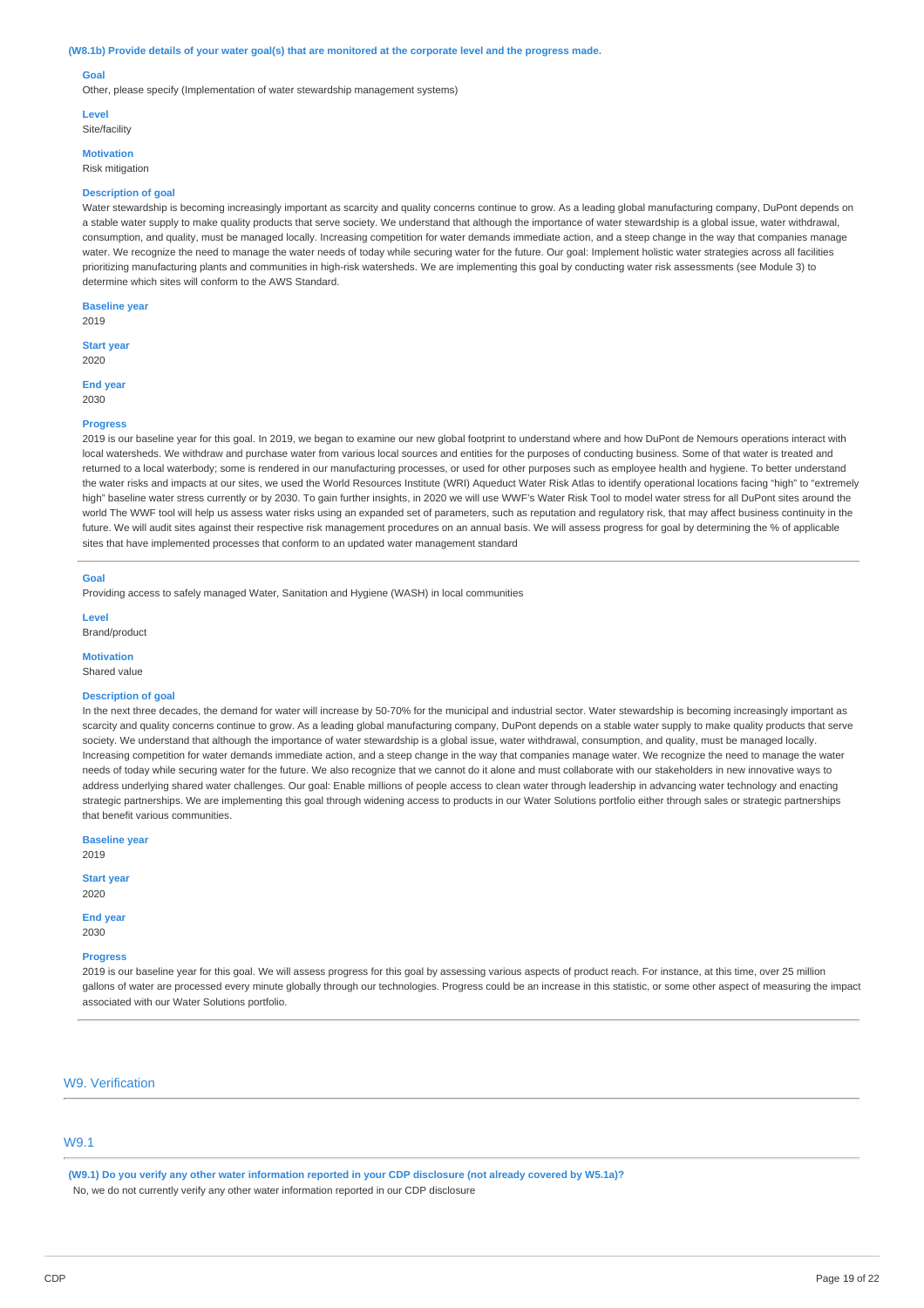## W-FI

(W-FI) Use this field to provide any additional information or context that you feel is relevant to your organization's response. Please note that this field is optional **and is not scored.**

# W10.1

**(W10.1) Provide details for the person that has signed off (approved) your CDP water response.**

|       | Job title                                   | <b>Corresponding job category</b>  |
|-------|---------------------------------------------|------------------------------------|
| Row 1 | Chief Sustainability and Technology Officer | Chief Sustainability Officer (CSO) |

## W10.2

(W10.2) Please indicate whether your organization agrees for CDP to transfer your publicly disclosed data on your impact and risk response strategies to the CEO Water Mandate's Water Action Hub [applies only to W2.1a (response to impacts), W4.2 and W4.2a (response to risks)]. No

## SW. Supply chain module

# SW0.1

**(SW0.1) What is your organization's annual revenue for the reporting period?**

|                | Annua<br><b>revenue</b> |
|----------------|-------------------------|
| $\sqrt{$ Row 1 |                         |
|                |                         |

## SW0.2

**(SW0.2) Do you have an ISIN for your organization that you are willing to share with CDP?** Yes

### SW0.2a

**(SW0.2a) Please share your ISIN in the table below.**

|       | code<br>ISIN countr | ' numeric identifier (including s<br><b>  single check digit)</b> |
|-------|---------------------|-------------------------------------------------------------------|
| Row 1 | $\sim$              | 26614N1028                                                        |

# SW1.1

(SW1.1) Could any of your facilities reported in W5.1 have an impact on a requesting CDP supply chain member? No facilities were reported in W5.1

# SW1.2

**(SW1.2) Are you able to provide geolocation data for your facilities?**

|       | Are you able to provide geolocation data for your facilities? | Comment |
|-------|---------------------------------------------------------------|---------|
| Row 1 | No. this is confidential data                                 |         |